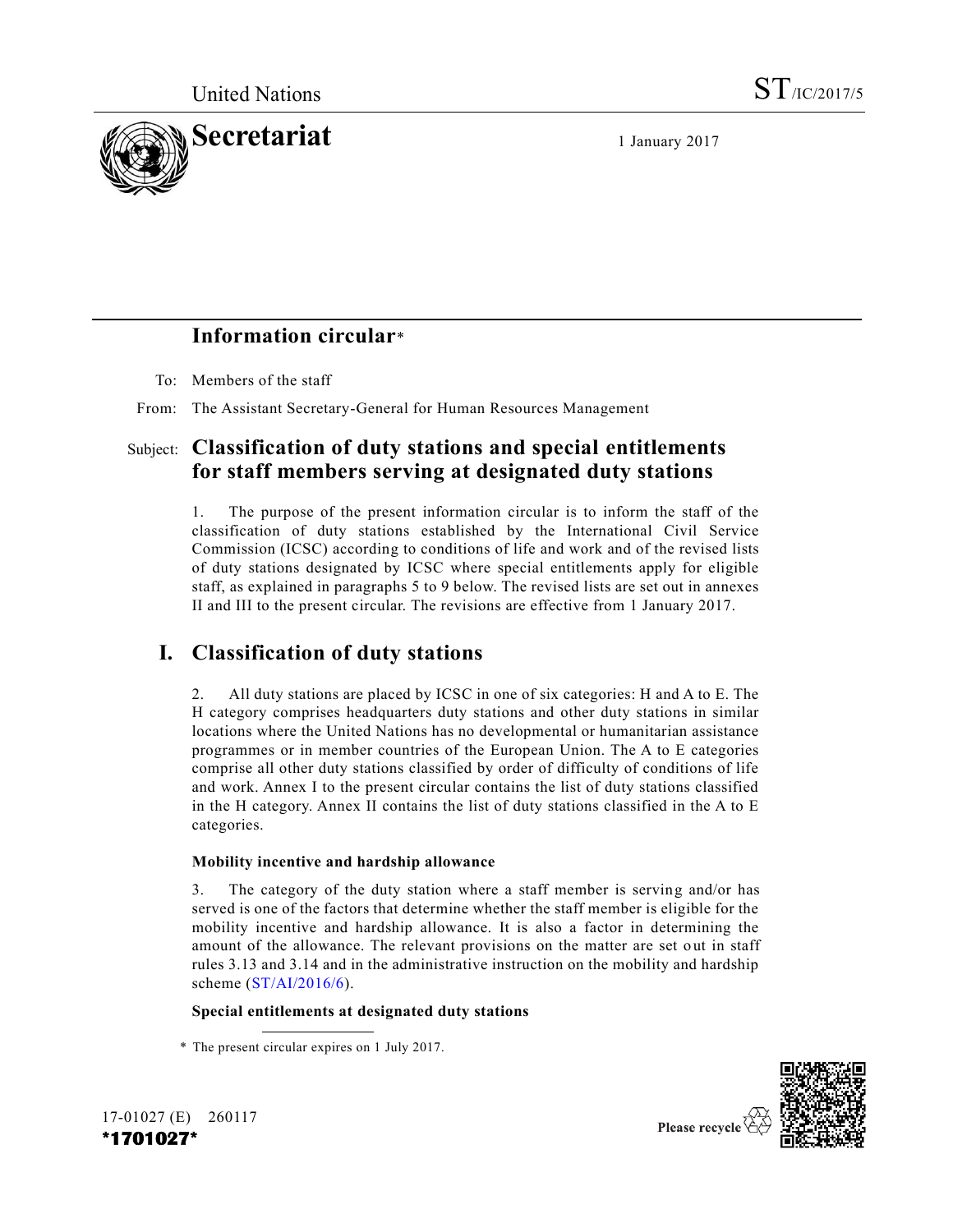4. The classification of duty stations in the A to E categories is linked to the special entitlements that are set out in the administrative instruction on special entitlements for staff members serving at designated duty stations [\(ST/AI/2016/3\)](http://undocs.org/ST/AI/2016/3).

## **II. Duty stations at which special entitlements may apply for eligible staff**

5. At duty stations classified in the A to E categories, which are listed in annex II to the present circular, one or more of the special entitlements set out in the administrative instruction on special entitlements for staff members serving at designated duty stations may apply, as indicated in paragraphs 6 to 8 below. The granting of these entitlements is subject to the conditions established in the applicable staff regulations and rules and the above-mentioned administrative instruction.

6. The category of each of the duty stations listed in annex II is indicated in the second column of the annex. At duty stations classified in the D and E categories that do not fall within the rest and recuperation framework, eligible staff are entitled to:

(a) Accelerated home leave travel, that is, home leave travel once every 12 months;

(b) An additional unaccompanied shipment entitlement of 50 kg or 0.31 m<sup>3</sup>.

7. The designated duty stations where staff are entitled to accelerated home leave travel are indicated in the fifth column of annex II to the present circular.

8. The designated duty stations where eligible staff are entitled to additional education grant travel and an additional reimbursement for boarding costs under the education grant are indicated in the third column of annex II to the present circular.

9. The designated duty stations where eligible staff are entitled to additional shipment entitlements, namely, an annual shipment entitlement and a shipment on the birth or adoption of an infant, are indicated in the fourth column of annex II to the present circular.

10. A list of the countries having duty stations at which staff qualify for reimbursement by organizations of the costs of basic medical examinations for accompanying eligible family members is shown in annex III to the present circular.

11. The present circular supersedes information circular ST/IC/2016/14.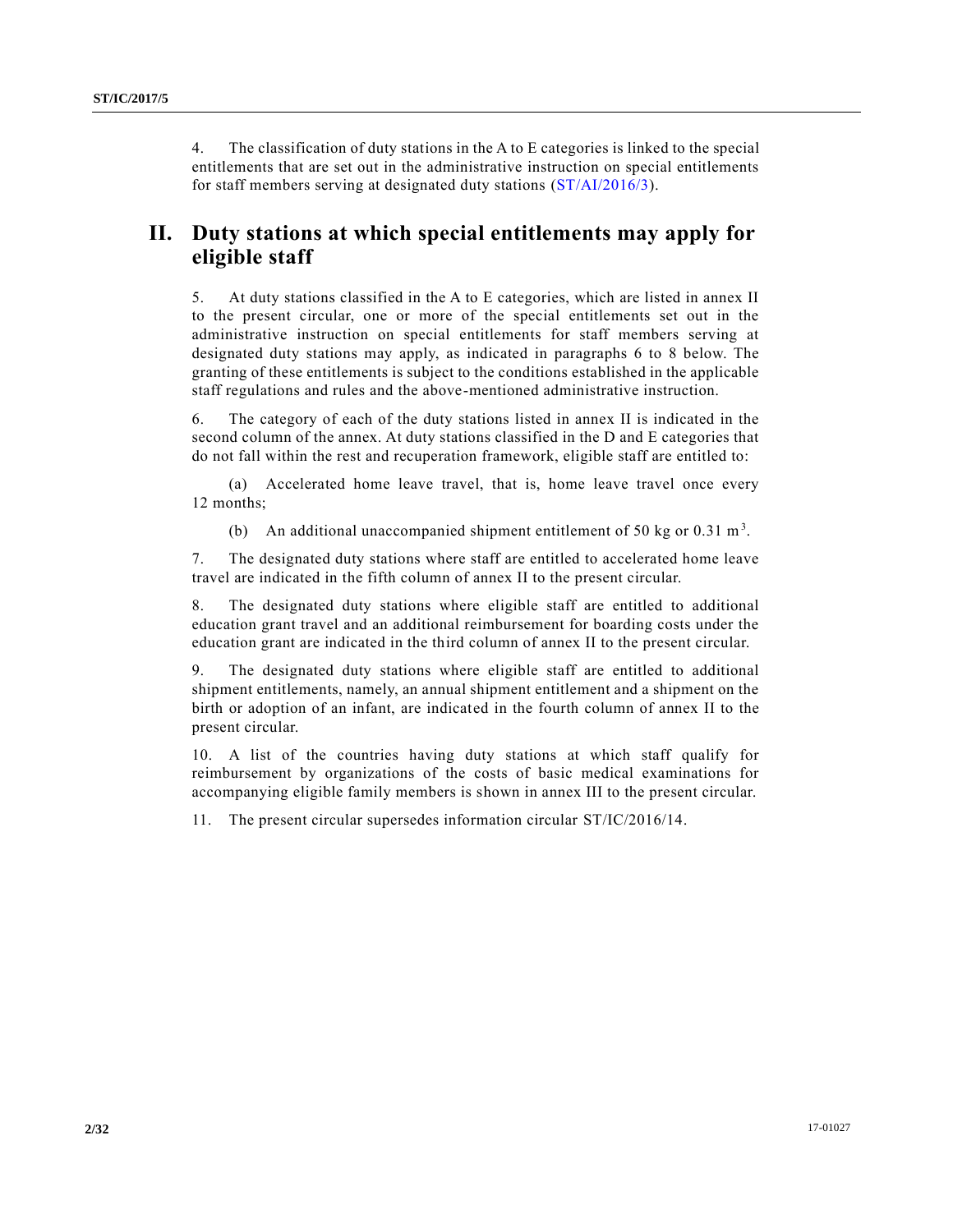# **Annex I**

# **List of countries where duty stations are classified in the H category**

| H category                 |                                     |
|----------------------------|-------------------------------------|
| (Effective 1 January 2017) |                                     |
| Australia                  | Latvia                              |
| Austria                    | Lithuania                           |
| Belgium                    | Luxembourg                          |
| Bulgaria                   | Malta                               |
| Canada                     | Netherlands                         |
| Croatia                    | New Zealand                         |
| Cyprus                     | Norway                              |
| Czechia                    | Poland                              |
| Denmark                    | Portugal                            |
| Estonia                    | Romania                             |
| Finland                    | Slovakia                            |
| France <sup>a</sup>        | Slovenia                            |
| Germany                    | Spain                               |
| Greece                     | Sweden                              |
| Hungary                    | Switzerland                         |
| Ireland                    | United Kingdom of Great Britain and |
| Italy                      | Northern Ireland                    |
| Japan                      | United States of America            |

a Including Monaco.

**\_\_\_\_\_\_\_\_\_\_\_\_\_\_\_\_\_\_**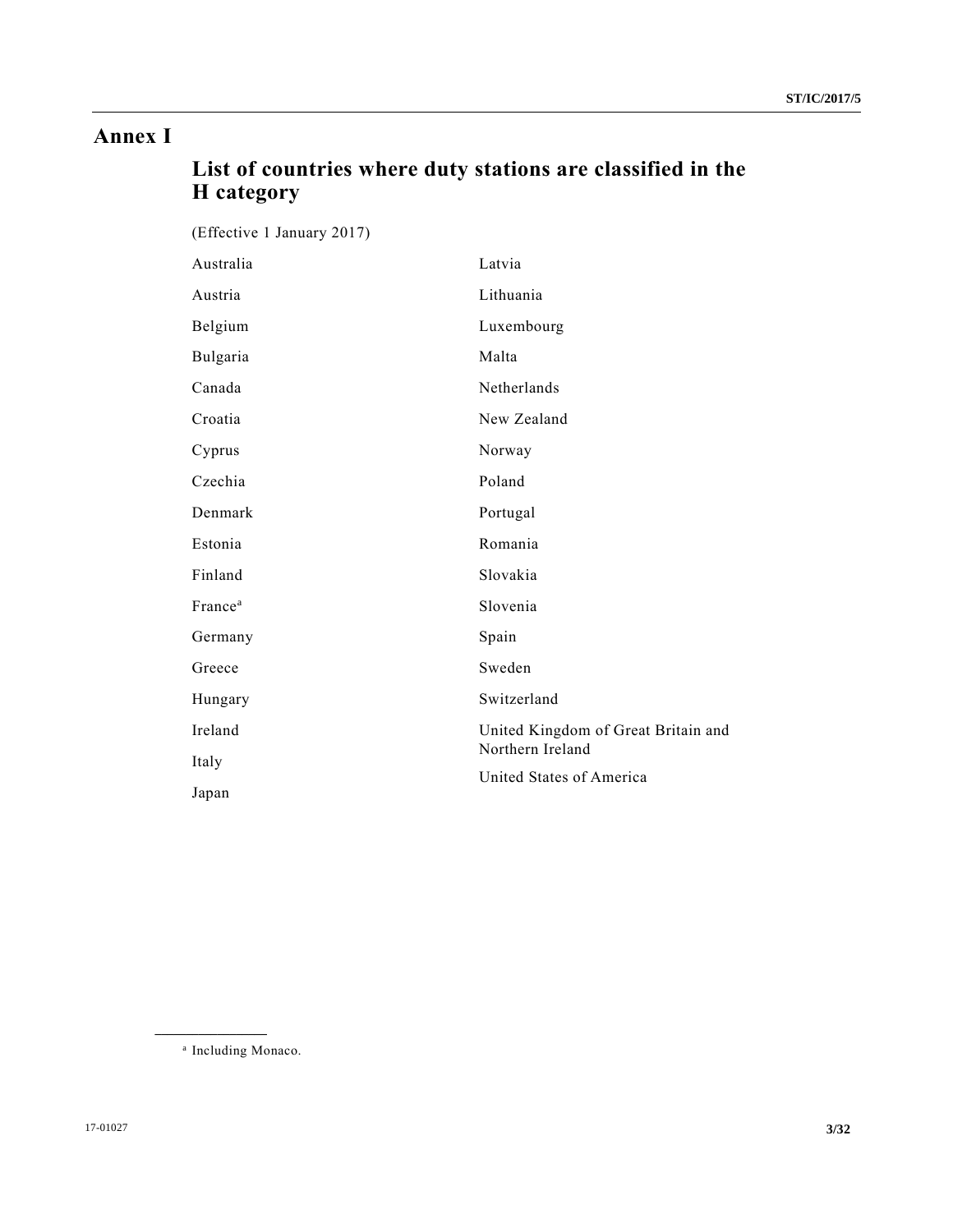# **Annex II**

# **List of duty stations classified in the A to E categories**

| Duty station   |                           | Additional education<br>grant travel and |                                            |                           |
|----------------|---------------------------|------------------------------------------|--------------------------------------------|---------------------------|
|                | Category                  | reimbursement of<br>boarding costs       | Additional shipment<br>of personal effects | Accelerated<br>home leave |
| Afghanistan    |                           |                                          |                                            |                           |
| Bamyan         | ${\bf E}$                 | $\mathbf X$                              |                                            |                           |
| Faizabad       | ${\bf E}$                 | $\mathbf X$                              |                                            |                           |
| Farah          | ${\bf E}$                 | $\mathbf X$                              |                                            |                           |
| Gardez         | ${\bf E}$                 | $\mathbf X$                              |                                            |                           |
| Herat          | ${\bf E}$                 | $\mathbf X$                              |                                            |                           |
| Jalalabad      | ${\bf E}$                 | $\mathbf X$                              |                                            |                           |
| Kabul          | E                         | $\mathbf X$                              |                                            |                           |
| Kandahar       | E                         | $\mathbf X$                              |                                            |                           |
| Khowst         | ${\bf E}$                 | X                                        |                                            |                           |
| Kunduz         | ${\bf E}$                 | $\mathbf X$                              |                                            |                           |
| Maymana        | ${\bf E}$                 | $\mathbf X$                              |                                            |                           |
| Mazar-I-Sharif | ${\bf E}$                 | $\mathbf X$                              |                                            |                           |
| Pul-i-Kumri    | ${\bf E}$                 | $\mathbf X$                              |                                            |                           |
| Albania        |                           |                                          |                                            |                           |
| Tirana         | $\boldsymbol{\mathsf{A}}$ | X(E)                                     |                                            |                           |
| Algeria        |                           |                                          |                                            |                           |
| Algiers        | $\, {\bf B}$              | X(F)                                     |                                            |                           |
| Tindouf        | ${\bf E}$                 | $\mathbf X$                              |                                            |                           |
| Angola         |                           |                                          |                                            |                           |
| Kuito Bie      | $\mathbf C$               | $\mathbf X$                              |                                            |                           |
| Luanda         | $\mathbf C$               | X(F)                                     |                                            |                           |
| Lubango        | $\overline{C}$            | $\mathbf X$                              |                                            |                           |

(Effective 1 January 2017)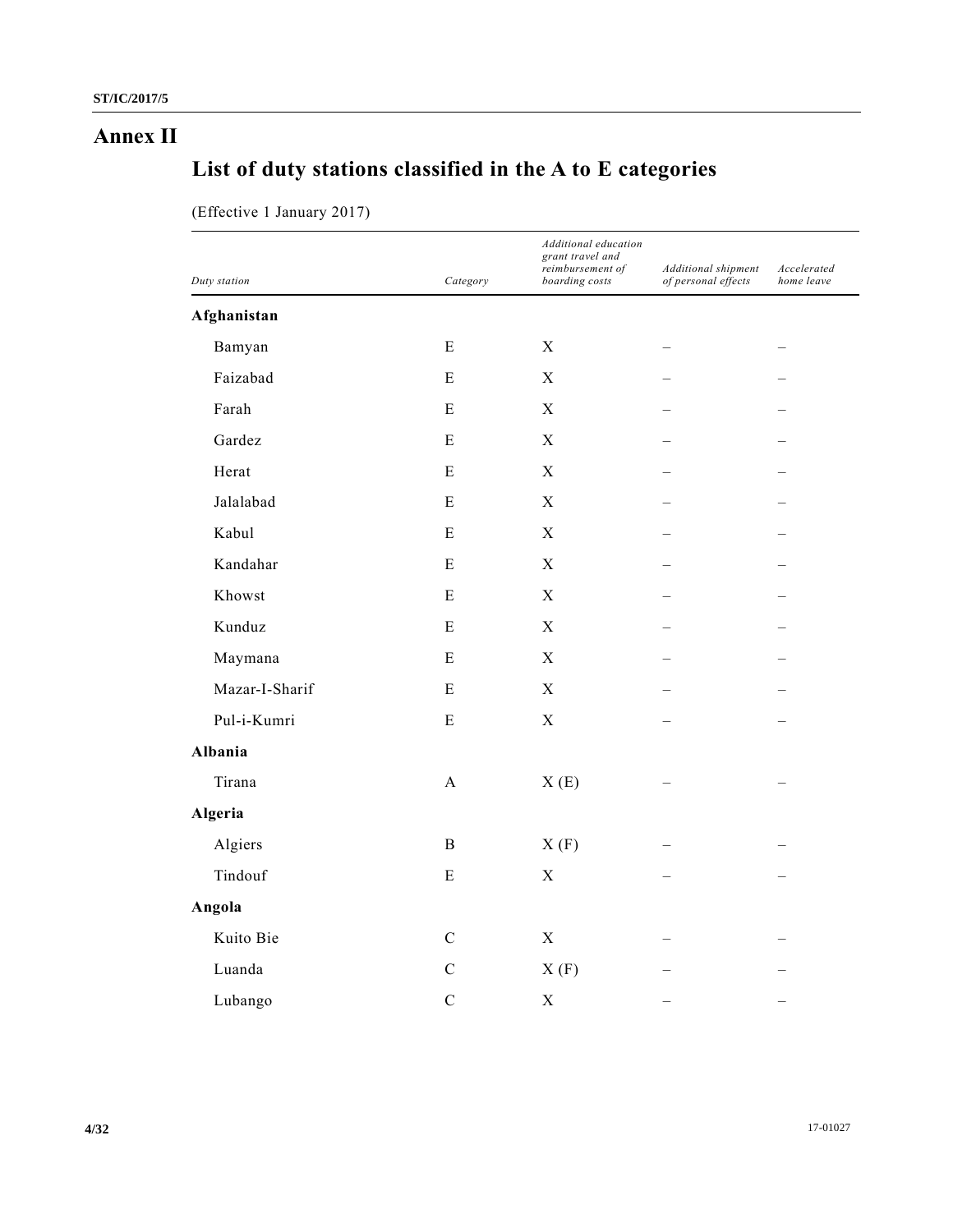| Duty station               | Category     | Additional education<br>grant travel and<br>reimbursement of<br>boarding costs | Additional shipment<br>of personal effects | Accelerated<br>home leave |
|----------------------------|--------------|--------------------------------------------------------------------------------|--------------------------------------------|---------------------------|
| <b>Antigua and Barbuda</b> |              |                                                                                |                                            |                           |
| St. Johns                  | A            | X(E)                                                                           |                                            |                           |
| Argentina                  |              |                                                                                |                                            |                           |
| <b>Buenos Aires</b>        | A            |                                                                                |                                            |                           |
| Armenia                    |              |                                                                                |                                            |                           |
| Yerevan                    | A            |                                                                                |                                            |                           |
| Azerbaijan                 |              |                                                                                |                                            |                           |
| Baku                       | A            | X(E)                                                                           |                                            |                           |
| <b>Bahrain</b>             |              |                                                                                |                                            |                           |
| Manama                     | A            |                                                                                |                                            |                           |
| <b>Bahamas</b>             |              |                                                                                |                                            |                           |
| Nassau                     | A            | X(E&F)                                                                         |                                            |                           |
| <b>Bangladesh</b>          |              |                                                                                |                                            |                           |
| Cox's Bazaar               | D            | X                                                                              |                                            |                           |
| Dhaka                      | $\mathsf{C}$ |                                                                                |                                            |                           |
| Rangamati                  | E            | X                                                                              |                                            |                           |
| <b>Barbados</b>            |              |                                                                                |                                            |                           |
| Bridgetown                 | A            | X(E)                                                                           |                                            |                           |
| <b>Belarus</b>             |              |                                                                                |                                            |                           |
| Minsk                      | A            | X(E)                                                                           |                                            |                           |
| <b>Belize</b>              |              |                                                                                |                                            |                           |
| <b>Belize City</b>         | $\mathbf{A}$ | X                                                                              |                                            |                           |
| Belmopan                   | $\mathbf A$  | $\mathbf X$                                                                    |                                            |                           |
| Benin                      |              |                                                                                |                                            |                           |
| Cotonou                    | B            | X(F)                                                                           |                                            |                           |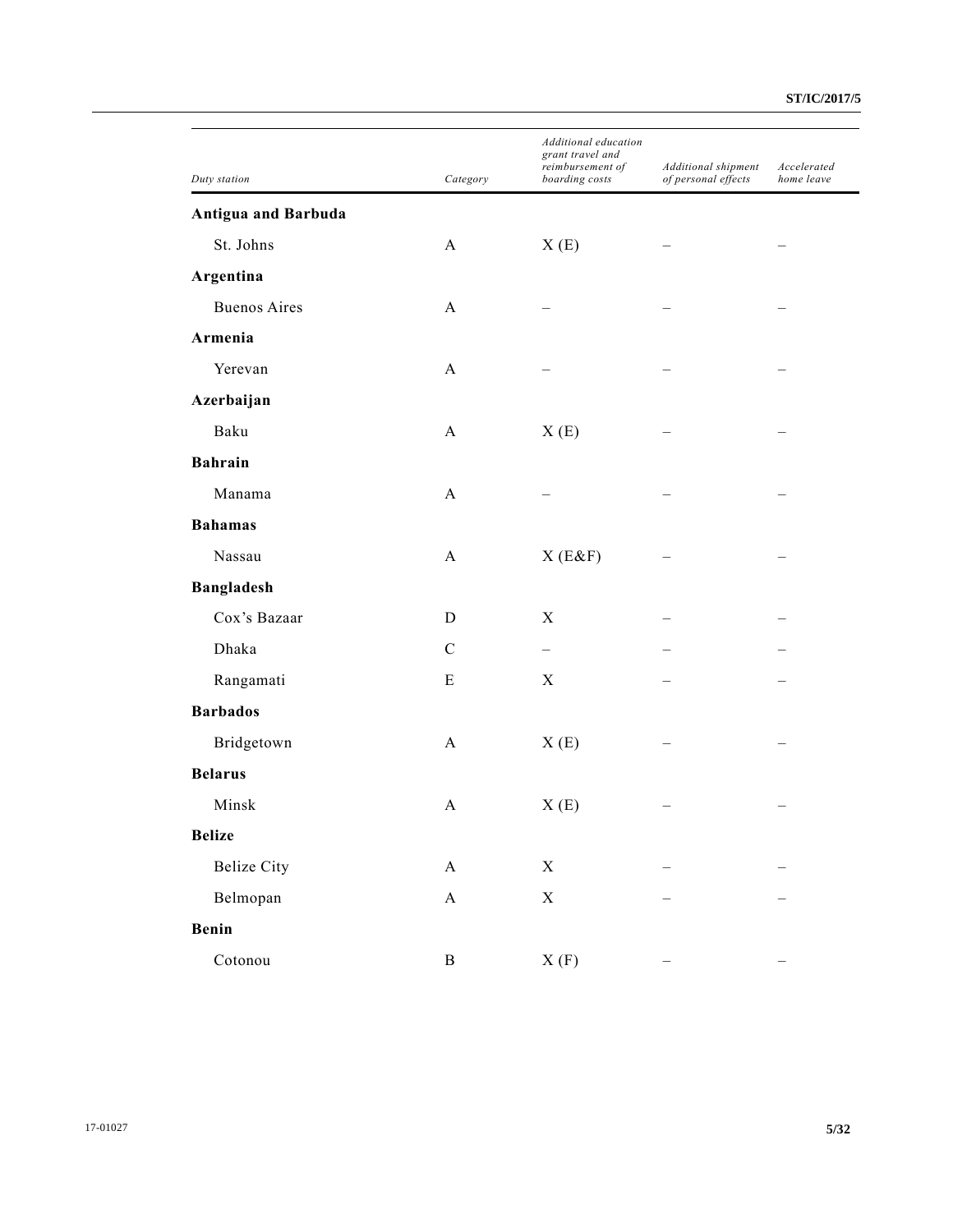|                                         |              | Additional education<br>grant travel and<br>reimbursement of<br>boarding costs | Additional shipment | Accelerated<br>home leave |
|-----------------------------------------|--------------|--------------------------------------------------------------------------------|---------------------|---------------------------|
| Duty station                            | Category     |                                                                                | of personal effects |                           |
| <b>Bhutan</b>                           |              |                                                                                |                     |                           |
| Paro                                    | $\mathbf C$  | X                                                                              |                     |                           |
| Thimphu                                 | $\mathbf C$  | X                                                                              |                     |                           |
| <b>Bolivia (Plurinational State of)</b> |              |                                                                                |                     |                           |
| La Paz                                  | $\mathbf{A}$ |                                                                                |                     |                           |
| <b>Bosnia and Herzegovina</b>           |              |                                                                                |                     |                           |
| Sarajevo                                | $\mathbf{A}$ |                                                                                |                     |                           |
| Srebrenica                              | $\, {\bf B}$ | X                                                                              |                     |                           |
| <b>Botswana</b>                         |              |                                                                                |                     |                           |
| Dukwi                                   | D            | X                                                                              |                     |                           |
| Gaborone                                | $\mathbf{A}$ | $\boldsymbol{X}$                                                               |                     |                           |
| <b>Brazil</b>                           |              |                                                                                |                     |                           |
| Brasília                                | $\mathbf{A}$ |                                                                                |                     |                           |
| Manaus                                  | $\mathbf{A}$ | $\boldsymbol{X}$                                                               |                     |                           |
| Recife                                  | $\mathbf{A}$ | X(E)                                                                           |                     |                           |
| Rio de Janeiro                          | $\mathbf{A}$ |                                                                                |                     |                           |
| Sao Paulo                               | $\mathbf{A}$ |                                                                                |                     |                           |
| <b>Burkina Faso</b>                     |              |                                                                                |                     |                           |
| Djibo                                   | E            | X                                                                              |                     |                           |
| Dori                                    | D            | $\mathbf X$                                                                    |                     |                           |
| Ouagadougou                             | $\mathbf C$  | $\boldsymbol{\mathrm{X}}$ (E)                                                  | —                   | —                         |
| <b>Burundi</b>                          |              |                                                                                |                     |                           |
| Bujumbura                               | ${\rm D}$    | $\mathbf X$                                                                    |                     |                           |
|                                         | ${\rm D}$    | $\mathbf X$                                                                    |                     |                           |
| Gitega                                  |              |                                                                                |                     |                           |
| Makamba                                 | ${\rm D}$    | $\mathbf X$                                                                    |                     |                           |
| Muyinga                                 | ${\rm D}$    | $\mathbf X$                                                                    |                     |                           |
| Ngozi                                   | ${\rm D}$    | $\mathbf X$                                                                    |                     |                           |
| Ruyigi                                  | ${\bf D}$    | $\mathbf X$                                                                    |                     |                           |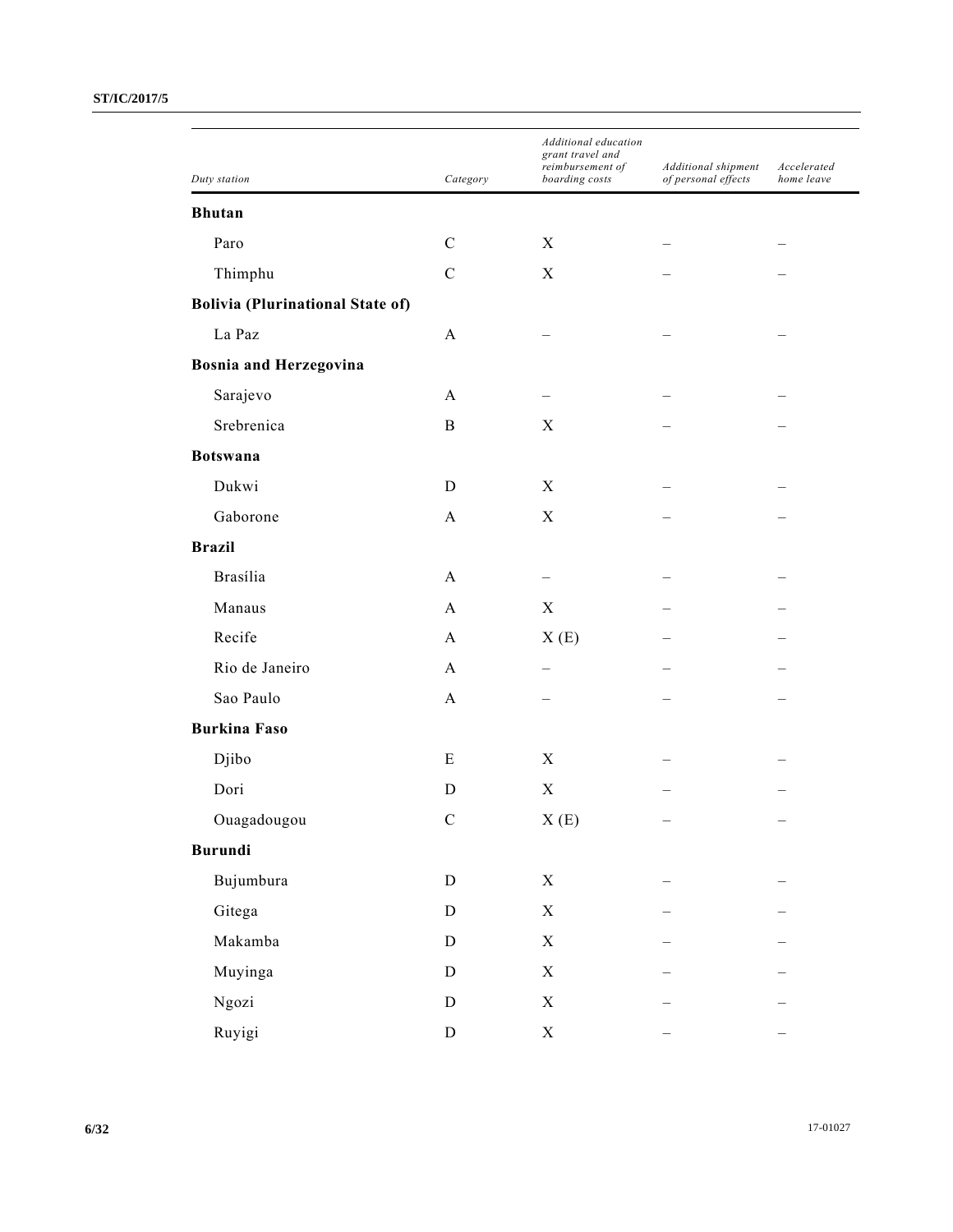| Duty station                    | Category      | Additional education<br>grant travel and<br>reimbursement of<br>boarding costs | Additional shipment<br>of personal effects | Accelerated<br>home leave |
|---------------------------------|---------------|--------------------------------------------------------------------------------|--------------------------------------------|---------------------------|
| Cabo Verde                      |               |                                                                                |                                            |                           |
| Praia                           | $\, {\bf B}$  | X(F)                                                                           |                                            |                           |
| Cambodia                        |               |                                                                                |                                            |                           |
| Phnom Penh                      | $\, {\bf B}$  |                                                                                |                                            |                           |
| Cameroon                        |               |                                                                                |                                            |                           |
| Batouri                         | D             | X                                                                              |                                            |                           |
| Bertoua                         | $\mathsf{C}$  | X                                                                              |                                            |                           |
| Djohong                         | E             | X                                                                              |                                            |                           |
| Douala                          | A             | $\mathbf X$                                                                    |                                            |                           |
| Garoua                          | $\mathbf C$   | X(F)                                                                           |                                            |                           |
| Maroua                          | $\mathcal{C}$ | X                                                                              |                                            |                           |
| Meiganga                        | D             | X                                                                              |                                            |                           |
| Yaoundé                         | $\bf{B}$      | X(F)                                                                           |                                            |                           |
| <b>Central African Republic</b> |               |                                                                                |                                            |                           |
| Bambari                         | E             | X                                                                              |                                            |                           |
| Bangassou                       | E             | X                                                                              |                                            |                           |
| Bangui                          | D             | X                                                                              |                                            |                           |
| Berberati                       | E             | X                                                                              |                                            |                           |
| Birao                           | E             | X                                                                              |                                            |                           |
| Bossangoa/Soumbe                | Ε             | $\boldsymbol{\mathrm{X}}$                                                      |                                            |                           |
| Bouar                           | ${\bf E}$     | $\mathbf X$                                                                    |                                            |                           |
| Bria                            | ${\bf E}$     | $\mathbf X$                                                                    |                                            |                           |
| Kaga-Bandoro                    | ${\bf E}$     | $\mathbf X$                                                                    |                                            |                           |
| Ndele                           | ${\bf E}$     | $\mathbf X$                                                                    |                                            |                           |
| Obo                             | ${\bf E}$     | $\mathbf X$                                                                    |                                            |                           |
| Paoua                           | ${\bf E}$     | $\mathbf X$                                                                    |                                            |                           |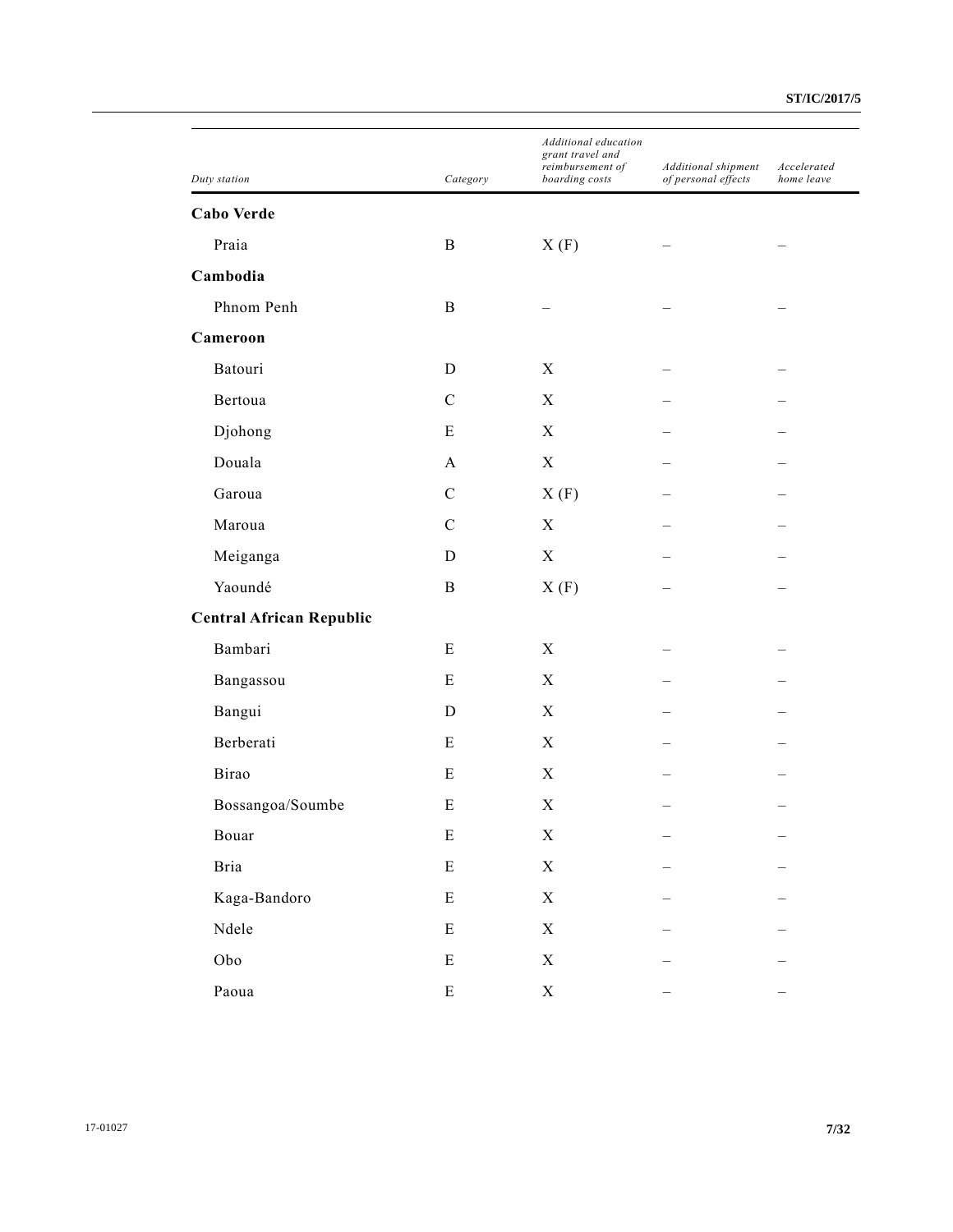|              |              | Additional education<br>grant travel and<br>reimbursement of | Additional shipment | Accelerated |
|--------------|--------------|--------------------------------------------------------------|---------------------|-------------|
| Duty station | Category     | boarding costs                                               | of personal effects | home leave  |
| Chad         |              |                                                              |                     |             |
| Abeche       | E            | X                                                            |                     |             |
| Am Djarass   | E            | $\mathbf X$                                                  |                     |             |
| Ati          | ${\bf E}$    | $\mathbf X$                                                  |                     |             |
| Baga Sola    | E            | $\mathbf X$                                                  |                     |             |
| Bahai        | E            | $\mathbf X$                                                  |                     |             |
| Bir Nahr     | ${\bf E}$    | $\mathbf X$                                                  |                     |             |
| Bol          | E            | $\mathbf X$                                                  |                     |             |
| Farchana     | E            | $\mathbf X$                                                  |                     |             |
| Gore         | ${\bf E}$    | $\mathbf X$                                                  |                     |             |
| Gozbeida     | E            | $\mathbf X$                                                  |                     |             |
| Guereda      | E            | $\mathbf X$                                                  |                     |             |
| Hadjer Hadid | ${\bf E}$    | $\mathbf X$                                                  |                     |             |
| Haraze       | E            | $\mathbf X$                                                  |                     |             |
| Iriba        | E            | $\mathbf X$                                                  |                     |             |
| Koukou       | ${\bf E}$    | $\mathbf X$                                                  |                     |             |
| Mao          | E            | $\mathbf X$                                                  |                     |             |
| Maro         | E            | $\mathbf X$                                                  |                     |             |
| Mongo        | E            | $\mathbf X$                                                  |                     |             |
| Moundou      | ${\bf E}$    | $\mathbf X$                                                  |                     |             |
| Moussoro     | ${\bf E}$    | $\mathbf X$                                                  |                     |             |
| N'Djamena    | ${\bf D}$    | $\mathbf X$                                                  |                     |             |
| Sarh         | ${\bf E}$    | $\mathbf X$                                                  |                     |             |
| <b>Chile</b> |              |                                                              |                     |             |
| Santiago     | $\mathbf A$  |                                                              |                     |             |
| China        |              |                                                              |                     |             |
| Beijing      | $\mathbf{A}$ |                                                              |                     |             |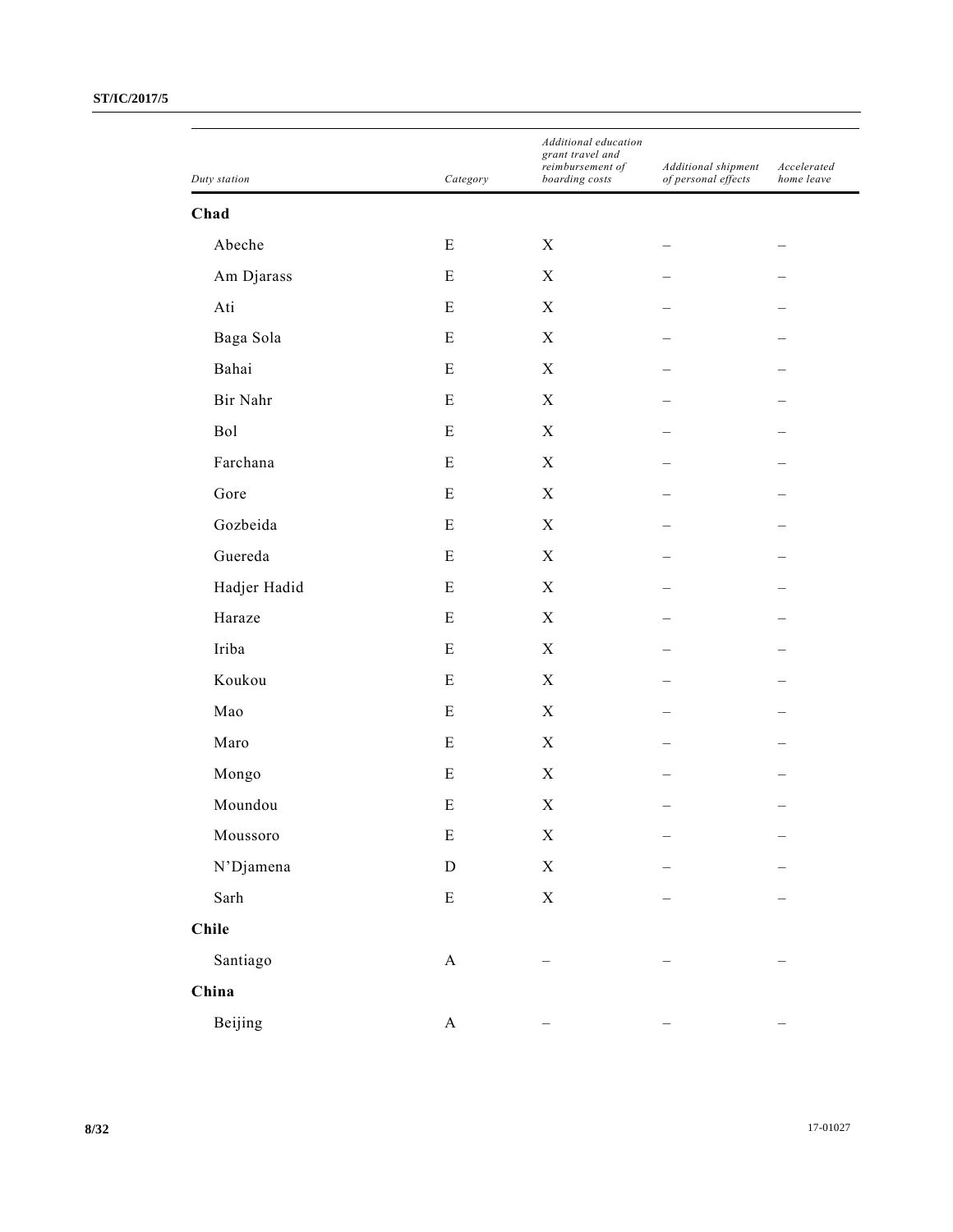| Duty station         | Category      | Additional education<br>grant travel and<br>reimbursement of<br>boarding costs | Additional shipment<br>of personal effects | Accelerated<br>home leave |
|----------------------|---------------|--------------------------------------------------------------------------------|--------------------------------------------|---------------------------|
| Colombia             |               |                                                                                |                                            |                           |
| Apartado             | $\mathcal{C}$ | $\mathbf X$                                                                    |                                            |                           |
| Arauca               | $\mathbf C$   | $\mathbf X$                                                                    |                                            |                           |
| Barranquilla         | $\mathbf{A}$  | X(E)                                                                           |                                            |                           |
| Bogotá               | A             | $\overline{\phantom{m}}$                                                       |                                            |                           |
| Bucaramanga          | A             | X(E)                                                                           |                                            |                           |
| Buenaventura         | $\mathbf C$   | X                                                                              |                                            |                           |
| Cali                 | A             | $\qquad \qquad -$                                                              |                                            |                           |
| Cartagena            | A             | X(E)                                                                           |                                            |                           |
| Cúcuta               | $\mathbf{A}$  | X                                                                              |                                            |                           |
| Florencia            | A             | X                                                                              |                                            |                           |
| Medellín             | A             | $\qquad \qquad -$                                                              |                                            |                           |
| Mocoa                | $\mathbf C$   | X                                                                              |                                            |                           |
| Montería             | A             | X                                                                              |                                            |                           |
| Pasto                | $\mathbf B$   | X                                                                              |                                            |                           |
| Quibdo               | $\mathbf C$   | $\mathbf X$                                                                    |                                            |                           |
| Villavicencio        | $\mathbf{A}$  | X                                                                              |                                            |                           |
| Comoros              |               |                                                                                |                                            |                           |
| Moroni/Grande Comore | $\mathbf C$   | $\mathbf X$                                                                    |                                            |                           |
| Congo                |               |                                                                                |                                            |                           |
| Betou                | ${\bf E}$     | $\mathbf X$                                                                    |                                            |                           |
| Brazzaville          | $\mathbf C$   | X(F)                                                                           |                                            |                           |
| Impfondo             | ${\rm D}$     | $\mathbf X$                                                                    |                                            |                           |
| Pointe-Noire         | $\, {\bf B}$  | X(F)                                                                           |                                            |                           |
| <b>Cook Islands</b>  |               |                                                                                |                                            |                           |
| Avarua               | $\, {\bf B}$  | $\mathbf X$                                                                    |                                            |                           |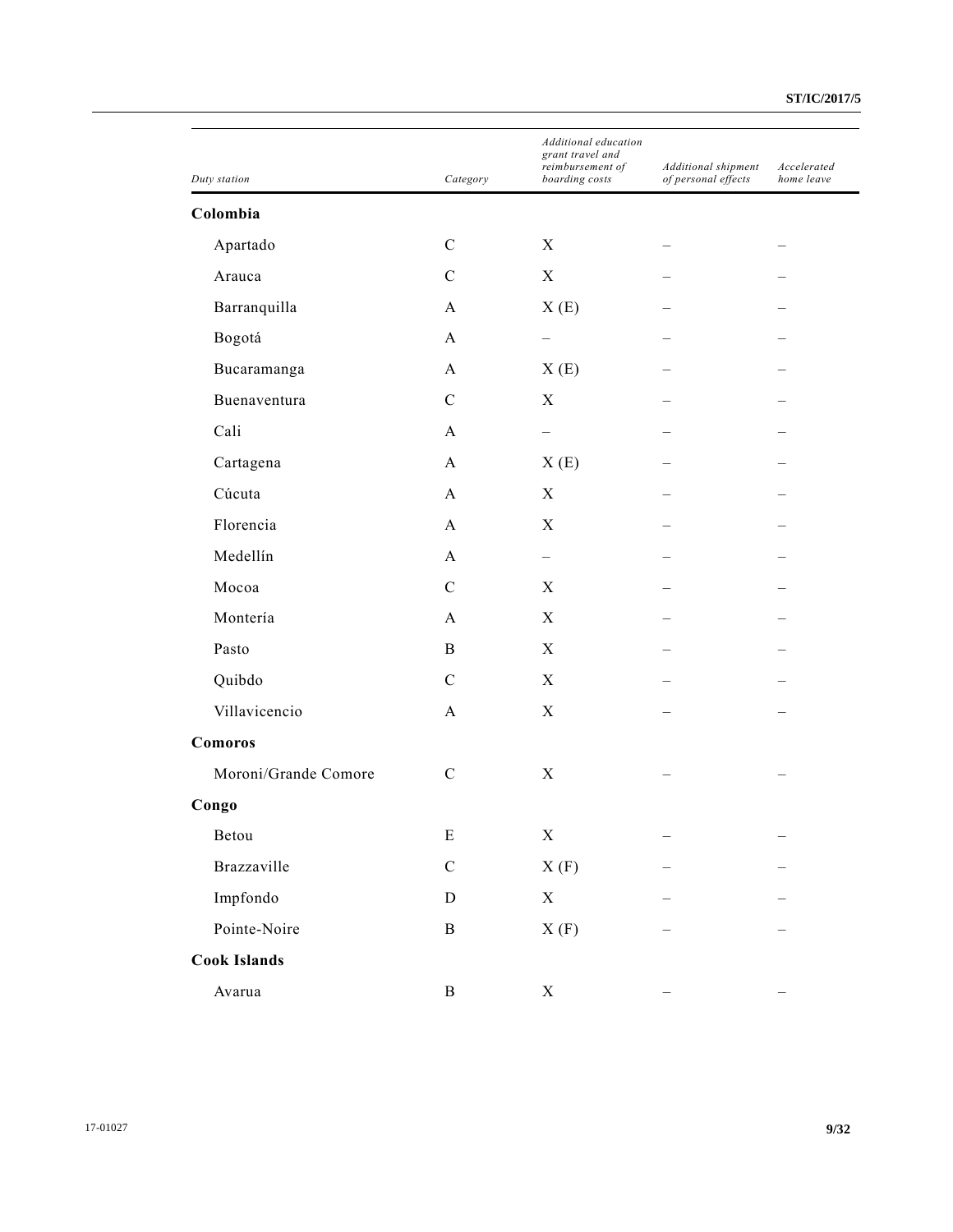| Duty station                                    | Category      | Additional education<br>grant travel and<br>reimbursement of<br>boarding costs | Additional shipment<br>of personal effects | Accelerated<br>home leave    |
|-------------------------------------------------|---------------|--------------------------------------------------------------------------------|--------------------------------------------|------------------------------|
| <b>Costa Rica</b>                               |               |                                                                                |                                            |                              |
| San José                                        | $\mathbf{A}$  |                                                                                |                                            |                              |
| Côte d'Ivoire                                   |               |                                                                                |                                            |                              |
| Abengoura                                       | D             | X                                                                              |                                            |                              |
| Abidjan                                         | B             |                                                                                |                                            |                              |
| Bondoukou                                       | E             | X                                                                              |                                            |                              |
| Bouaké                                          | D             | X                                                                              |                                            |                              |
| Daloa                                           | D             | $\boldsymbol{X}$                                                               |                                            |                              |
| Duékoué                                         | D             | $\boldsymbol{X}$                                                               |                                            |                              |
| Guiglo                                          | D             | X                                                                              |                                            |                              |
| Korhogo                                         | Ε             | $\boldsymbol{X}$                                                               |                                            |                              |
| Man                                             | D             | $\boldsymbol{X}$                                                               |                                            |                              |
| San Pedro                                       | D             | X                                                                              |                                            |                              |
| Tabou                                           | $\mathcal{C}$ | $\boldsymbol{X}$                                                               |                                            |                              |
| Toulepleu                                       | Ε             | $\boldsymbol{X}$                                                               |                                            |                              |
| Yamoussoukro                                    | $\mathbf C$   | X                                                                              |                                            |                              |
| Cuba                                            |               |                                                                                |                                            |                              |
| Havana                                          | $\, {\bf B}$  | X(E)                                                                           |                                            |                              |
| <b>Democratic People's Republic of</b><br>Korea |               |                                                                                |                                            |                              |
| Pyongyang                                       | E             | X                                                                              | $\overline{\phantom{m}}$                   | $\qquad \qquad \blacksquare$ |
| <b>Democratic Republic of the</b><br>Congo      |               |                                                                                |                                            |                              |
| Ango Ango                                       | ${\bf E}$     | $\mathbf X$                                                                    |                                            |                              |
| Aru                                             | ${\bf E}$     | $\mathbf X$                                                                    |                                            |                              |
| Bandundu                                        | $\mathbf E$   | $\mathbf X$                                                                    |                                            |                              |
| Beni                                            | ${\bf E}$     | X                                                                              |                                            |                              |
| Bili                                            | ${\bf E}$     | $\mathbf X$                                                                    |                                            |                              |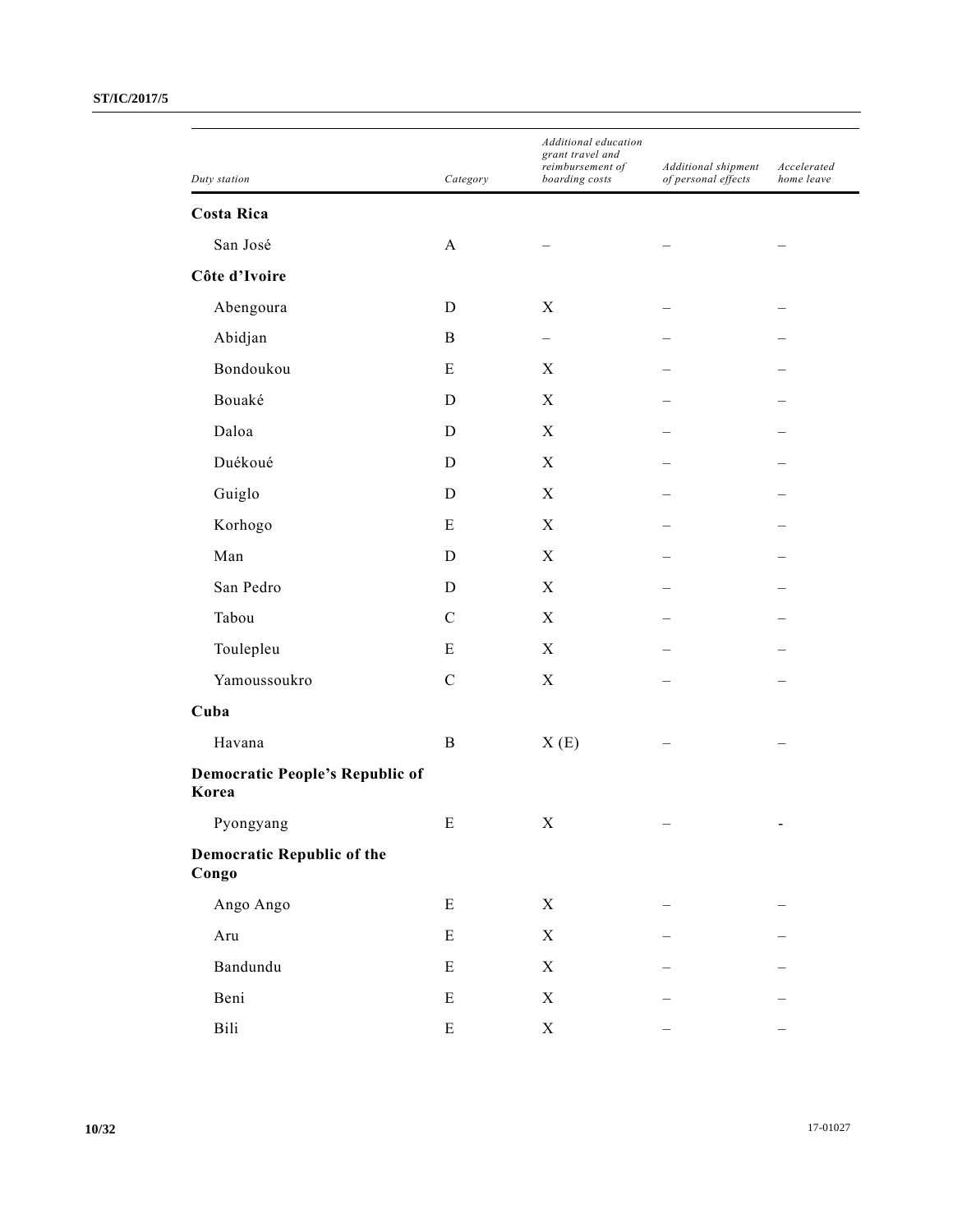| Duty station  | Category    | Additional education<br>grant travel and<br>reimbursement of<br>boarding costs | Additional shipment<br>of personal effects | Accelerated<br>home leave |
|---------------|-------------|--------------------------------------------------------------------------------|--------------------------------------------|---------------------------|
| Bukavu        | ${\bf E}$   | $\mathbf X$                                                                    |                                            |                           |
| Bunia         | E           | X                                                                              |                                            |                           |
| Butembo       | ${\bf E}$   | $\mathbf X$                                                                    |                                            |                           |
| Dongo         | ${\bf E}$   | $\mathbf X$                                                                    |                                            |                           |
| Dungu         | ${\bf E}$   | $\mathbf X$                                                                    |                                            |                           |
| Gbadolite     | D           | $\mathbf X$                                                                    |                                            |                           |
| Gemena        | E           | $\mathbf X$                                                                    |                                            |                           |
| Goma          | ${\bf E}$   | $\mathbf X$                                                                    |                                            |                           |
| Kabalo        | ${\bf E}$   | $\mathbf X$                                                                    |                                            |                           |
| Kalemie       | Ε           | $\boldsymbol{X}$                                                               |                                            |                           |
| Kamina        | $\mathbf D$ | $\mathbf X$                                                                    |                                            |                           |
| Kananga       | $\mathbf D$ | $\mathbf X$                                                                    |                                            |                           |
| Kindu         | ${\bf E}$   | $\mathbf X$                                                                    |                                            |                           |
| Kinshasa      | $\mathbf C$ | $X(E \text{ and } F)$                                                          |                                            |                           |
| Kisangani     | D           | $\boldsymbol{X}$                                                               |                                            |                           |
| Libenge       | ${\bf E}$   | $\mathbf X$                                                                    |                                            |                           |
| Lubumbashi    | D           | $\mathbf X$                                                                    |                                            |                           |
| Mahagi        | E           | $\boldsymbol{X}$                                                               |                                            |                           |
| Matadi        | D           | $\mathbf X$                                                                    |                                            |                           |
| Mbandaka      | E           | X(F)                                                                           |                                            |                           |
| Mboko         | ${\bf E}$   | X                                                                              |                                            |                           |
| Mbuji-Mayi    | ${\bf E}$   | $\mathbf X$                                                                    |                                            |                           |
| Uvira         | ${\bf E}$   | $\mathbf X$                                                                    |                                            |                           |
| Zongo         | ${\bf E}$   | $\mathbf X$                                                                    |                                            |                           |
| Djibouti      |             |                                                                                |                                            |                           |
| Ali Sabieh    | ${\bf D}$   | $\mathbf X$                                                                    |                                            |                           |
| Djibouti      | ${\bf C}$   | $X(F)$                                                                         |                                            |                           |
| ${\rm Obock}$ | ${\rm D}$   | $\mathbf X$                                                                    |                                            |                           |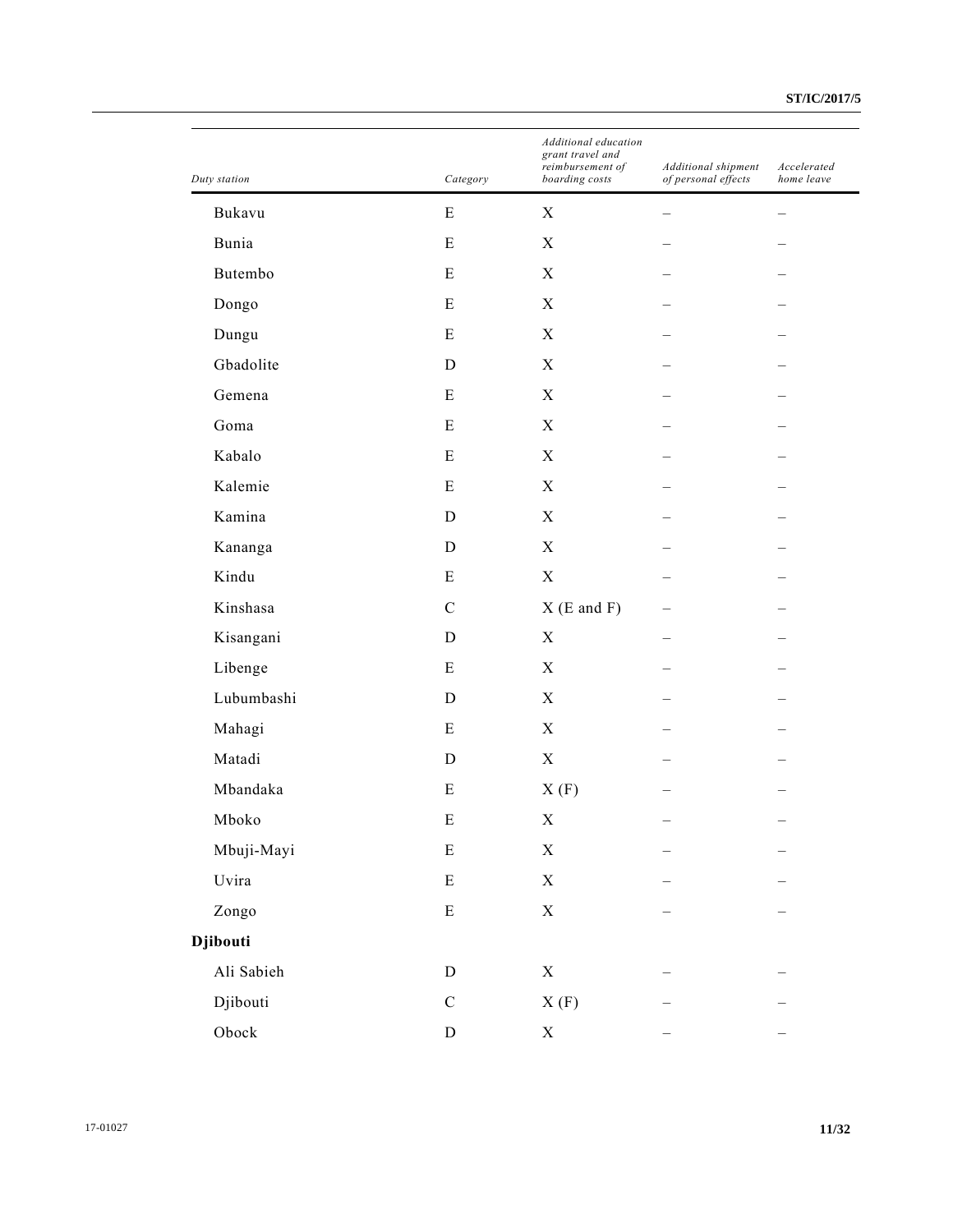| Duty station              | Category      | Additional education<br>grant travel and<br>reimbursement of<br>boarding costs | Additional shipment<br>of personal effects | Accelerated<br>home leave |
|---------------------------|---------------|--------------------------------------------------------------------------------|--------------------------------------------|---------------------------|
|                           |               |                                                                                |                                            |                           |
| <b>Dominican Republic</b> |               |                                                                                |                                            |                           |
| Santo Domingo             | A             |                                                                                |                                            |                           |
| Ecuador                   |               |                                                                                |                                            |                           |
| Esmeraldas                | $\mathbf C$   | X                                                                              |                                            |                           |
| Guayaquil                 | A             | X(E)                                                                           |                                            |                           |
| Ibarra                    | A             | X(S)                                                                           |                                            |                           |
| Lago Agrio (Sucumbios)    | $\mathbf C$   | X                                                                              |                                            |                           |
| Quito                     | A             |                                                                                |                                            |                           |
| Egypt                     |               |                                                                                |                                            |                           |
| Alexandria                | $\mathbf{A}$  |                                                                                |                                            |                           |
| Cairo                     | A             |                                                                                |                                            |                           |
| Ismailia                  | A             | X(A)                                                                           |                                            |                           |
| <b>El Salvador</b>        |               |                                                                                |                                            |                           |
| San Salvador              | B             |                                                                                |                                            |                           |
| <b>Equatorial Guinea</b>  |               |                                                                                |                                            |                           |
| Malabo                    | D             | X(F)                                                                           | X                                          | X                         |
| Eritrea                   |               |                                                                                |                                            |                           |
| Asmara                    | $\mathcal{C}$ | X(E)                                                                           |                                            |                           |
| Massawa                   | D             | X                                                                              |                                            |                           |
| Ethiopia                  |               |                                                                                |                                            |                           |
| Addis Ababa               | $\, {\bf B}$  |                                                                                |                                            |                           |
| Assosa                    | ${\bf D}$     | X                                                                              |                                            |                           |
| Awassa/Sidamo             | $\mathbf D$   | $\boldsymbol{\mathrm{X}}$                                                      |                                            |                           |
| Dese                      | ${\rm D}$     | $\boldsymbol{\mathrm{X}}$                                                      |                                            |                           |
| Dire Dawa                 | ${\bf D}$     | X                                                                              |                                            |                           |
| Dollo Addo                | E             | $\mathbf X$                                                                    |                                            |                           |
| Fugnido                   | E             | $\mathbf X$                                                                    |                                            |                           |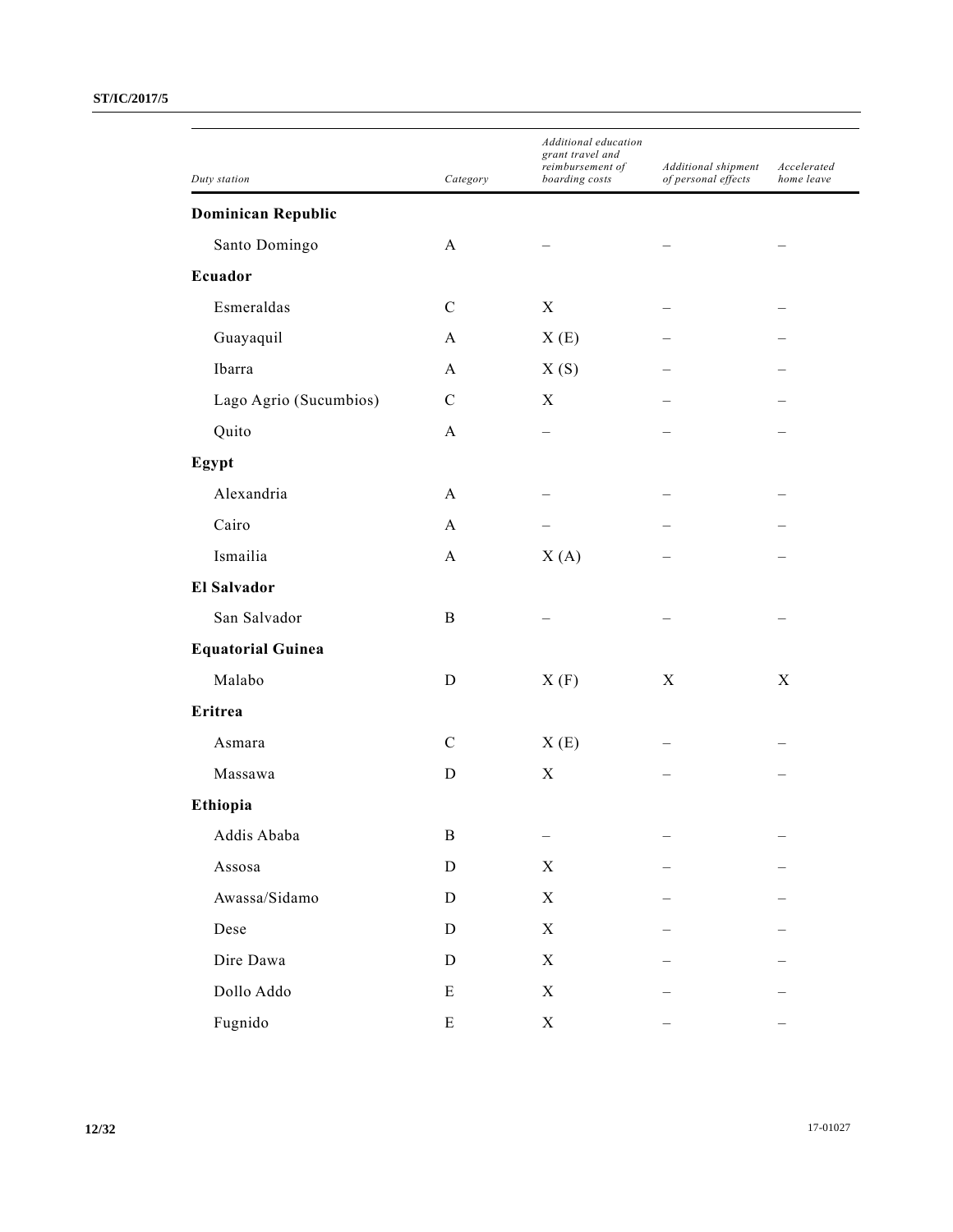| Duty station       | Category                  | Additional education<br>grant travel and<br>reimbursement of<br>boarding costs | Additional shipment<br>of personal effects | Accelerated<br>home leave |
|--------------------|---------------------------|--------------------------------------------------------------------------------|--------------------------------------------|---------------------------|
| Gambella           | E                         | $\mathbf X$                                                                    |                                            |                           |
| Gode               | E                         | X                                                                              |                                            |                           |
| Itang              | ${\bf E}$                 | $\mathbf X$                                                                    |                                            |                           |
| Jijiga             | E                         | $\mathbf X$                                                                    |                                            |                           |
| Mekele             | $\mathcal{C}$             | X                                                                              |                                            |                           |
| Nazareth           | $\mathbf C$               | $\mathbf X$                                                                    |                                            |                           |
| Semera             | D                         | $\boldsymbol{\mathrm{X}}$                                                      |                                            |                           |
| Shire/Endaselassie | D                         | X                                                                              |                                            |                           |
| Tongo              | E                         | $\mathbf X$                                                                    |                                            |                           |
| Fiji               |                           |                                                                                |                                            |                           |
| Suva               | $\mathbf{A}$              | X(E)                                                                           |                                            |                           |
| Gabon              |                           |                                                                                |                                            |                           |
| Libreville         | $\boldsymbol{\rm{A}}$     | X(F)                                                                           |                                            |                           |
| Gambia             |                           |                                                                                |                                            |                           |
| Banjul             | $\, {\bf B}$              | X(E)                                                                           |                                            |                           |
| Gaza               |                           |                                                                                |                                            |                           |
| Gaza Town          | E                         | $\mathbf X$                                                                    |                                            |                           |
| Georgia            |                           |                                                                                |                                            |                           |
| Gali               | $\mathbf D$               | $\mathbf X$                                                                    |                                            |                           |
| Sokhumi            | $\mathbf C$               | X                                                                              |                                            |                           |
| ${\it Tbilisi}$    | $\mathbf A$               | X(E)                                                                           | —                                          |                           |
| Ghana              |                           |                                                                                |                                            |                           |
| Accra              | $\boldsymbol{\mathsf{A}}$ |                                                                                |                                            |                           |
| Takoradi           | $\, {\bf B}$              | $\mathbf X$                                                                    |                                            |                           |
| Tamale             | $\, {\bf B}$              | $\mathbf X$                                                                    |                                            |                           |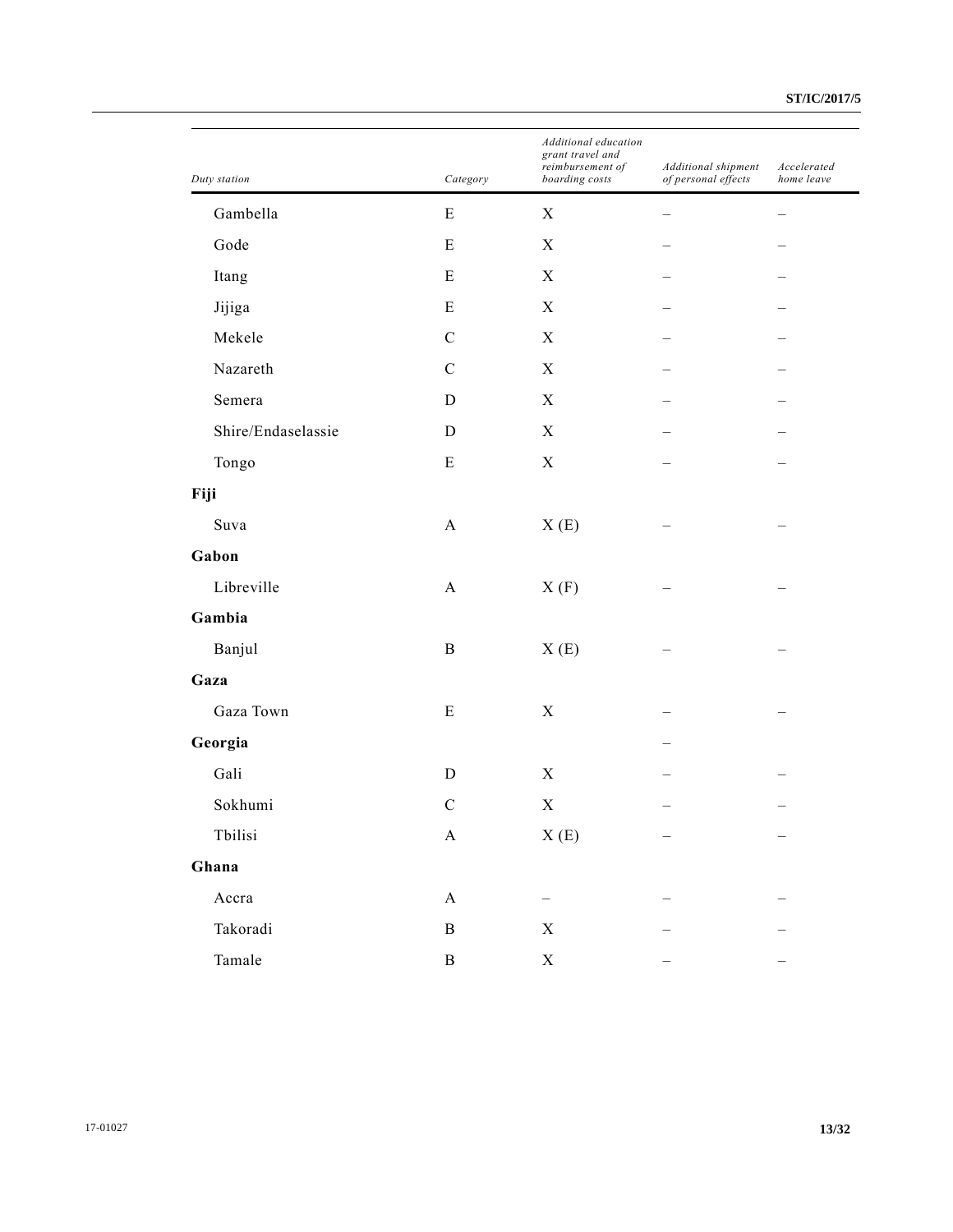| Duty station    | Category      | Additional education<br>grant travel and<br>reimbursement of<br>boarding costs | Additional shipment<br>of personal effects | Accelerated<br>home leave |
|-----------------|---------------|--------------------------------------------------------------------------------|--------------------------------------------|---------------------------|
| Guatemala       |               |                                                                                |                                            |                           |
| Guatemala City  | B             |                                                                                |                                            |                           |
| Guinea          |               |                                                                                |                                            |                           |
| Conakry         | D             | X(F)                                                                           | X                                          | X                         |
| Kankan          | E             | X                                                                              |                                            |                           |
| Nzerekore       | Е             | X                                                                              |                                            |                           |
| Guinea-Bissau   |               |                                                                                |                                            |                           |
| Bafatá          | E             | X                                                                              |                                            |                           |
| Bissau          | D             | X                                                                              | X                                          | X                         |
| Buba            | E             | $\boldsymbol{\mathrm{X}}$                                                      |                                            |                           |
| Guyana          |               |                                                                                |                                            |                           |
|                 | B             |                                                                                |                                            |                           |
| Georgetown      |               | X(E)                                                                           |                                            |                           |
| Haiti           |               |                                                                                |                                            |                           |
| Cap-Haïtien     | $\mathbf C$   | X                                                                              |                                            |                           |
| Fort-Liberté    | D             | X                                                                              |                                            |                           |
| Gonaïves        | D             | X                                                                              |                                            |                           |
| Jacmel          | $\mathcal{C}$ | X                                                                              |                                            |                           |
| Les Cayes       | D             | $\boldsymbol{\mathrm{X}}$                                                      |                                            |                           |
| Port-au-Prince  | $\mathbf C$   | X(F)                                                                           |                                            |                           |
| <b>Honduras</b> |               |                                                                                |                                            |                           |
| Tegucigalpa     | $\, {\bf B}$  |                                                                                |                                            |                           |
| India           |               |                                                                                |                                            |                           |
| Bhopal          | $\mathbf B$   | $\mathbf X$                                                                    |                                            |                           |
| Bhubaneswar     | $\, {\bf B}$  | $\mathbf X$                                                                    |                                            |                           |
| Calcutta        | $\mathbf{A}$  | X(E)                                                                           |                                            |                           |
| Hyderabad       | $\mathbf{A}$  | X(E)                                                                           |                                            |                           |
| Jaipur          | $\mathbf{A}$  | $\boldsymbol{\mathrm{X}}$                                                      |                                            |                           |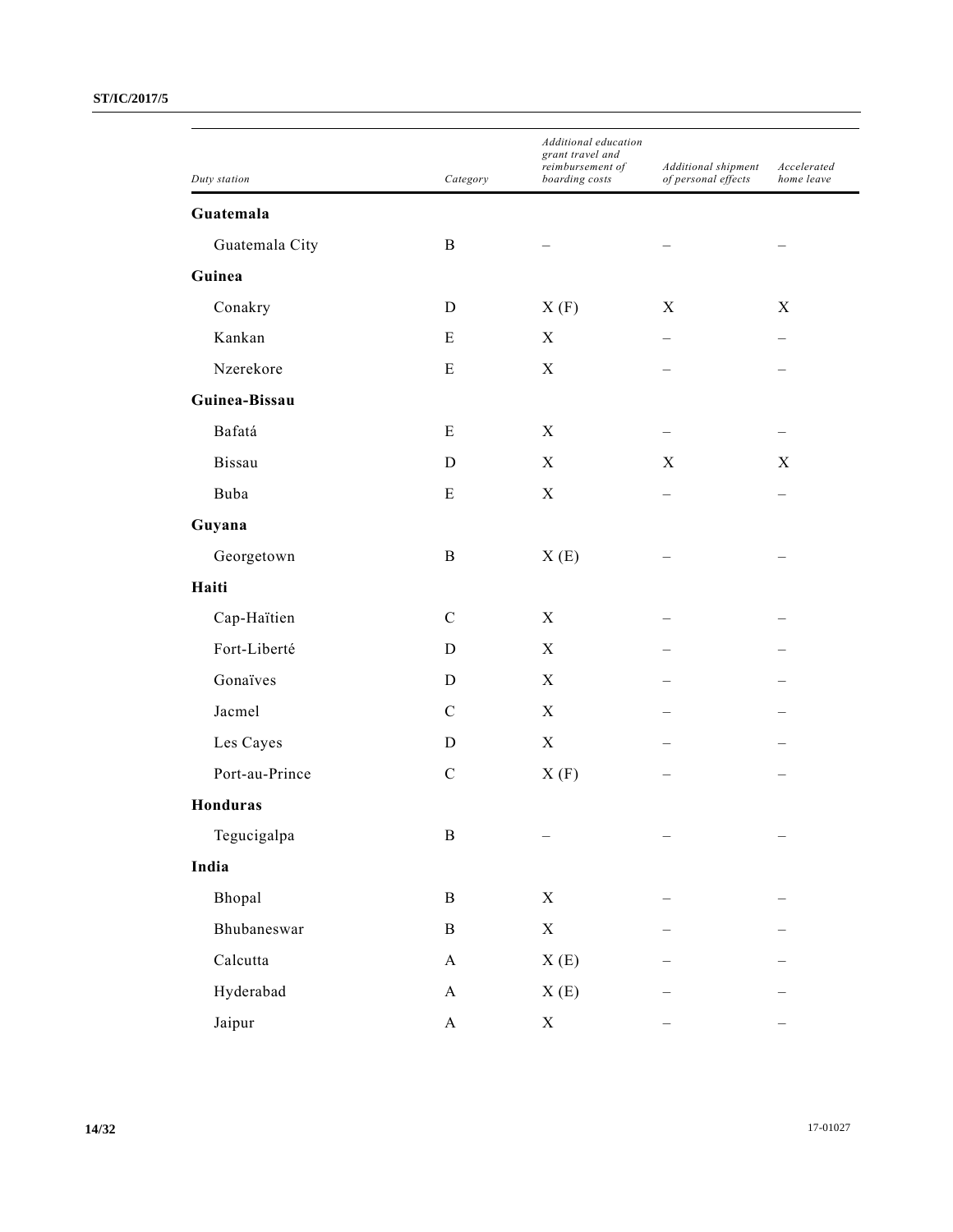| Duty station                | Category     | Additional education<br>grant travel and<br>reimbursement of<br>boarding costs | Additional shipment<br>of personal effects | Accelerated<br>home leave |
|-----------------------------|--------------|--------------------------------------------------------------------------------|--------------------------------------------|---------------------------|
| Lucknow                     | $\mathbf{A}$ | $\mathbf X$                                                                    |                                            |                           |
| New Delhi                   | B            | $\overline{\phantom{0}}$                                                       |                                            |                           |
| Patna                       | B            | $\mathbf X$                                                                    |                                            |                           |
| Indonesia                   |              |                                                                                |                                            |                           |
| Bogor                       | A            | X(E)                                                                           |                                            |                           |
| Jakarta                     | $\mathbf{A}$ |                                                                                |                                            |                           |
| Jayapura (Irian Jaya/Papua) | $\mathbf C$  | X(E)                                                                           |                                            |                           |
| Kupang                      | $\mathbf C$  | X(E)                                                                           |                                            |                           |
| Makssar                     | A            | $\mathbf X$                                                                    |                                            |                           |
| Medan                       | $\mathbf{A}$ | X(E)                                                                           |                                            |                           |
| Iran (Islamic Republic of)  |              |                                                                                |                                            |                           |
| Kerman                      | $\mathbf C$  | $\boldsymbol{\mathrm{X}}$                                                      |                                            |                           |
| Mashad                      | $\mathbf C$  | $\mathbf X$                                                                    |                                            |                           |
| Shiraz                      | $\mathbf C$  | X(E)                                                                           |                                            |                           |
| Tehran                      | B            |                                                                                |                                            |                           |
| Iraq                        |              |                                                                                |                                            |                           |
| Arbil/Erbil                 | D            | $\boldsymbol{X}$                                                               |                                            |                           |
| Baghdad                     | E            | $\boldsymbol{X}$                                                               |                                            |                           |
| Basrah                      | E            | $\mathbf X$                                                                    |                                            |                           |
| Dohuk                       | E            | X                                                                              |                                            |                           |
| Kirkuk                      | ${\bf E}$    | $\mathbf X$                                                                    |                                            |                           |
| Sulaymaniah                 | ${\bf E}$    | $\mathbf X$                                                                    |                                            |                           |
| Israel                      |              |                                                                                |                                            |                           |
| Tel Aviv                    | $\mathbf A$  |                                                                                |                                            |                           |
| Tiberias                    | $\mathbf A$  | X                                                                              |                                            |                           |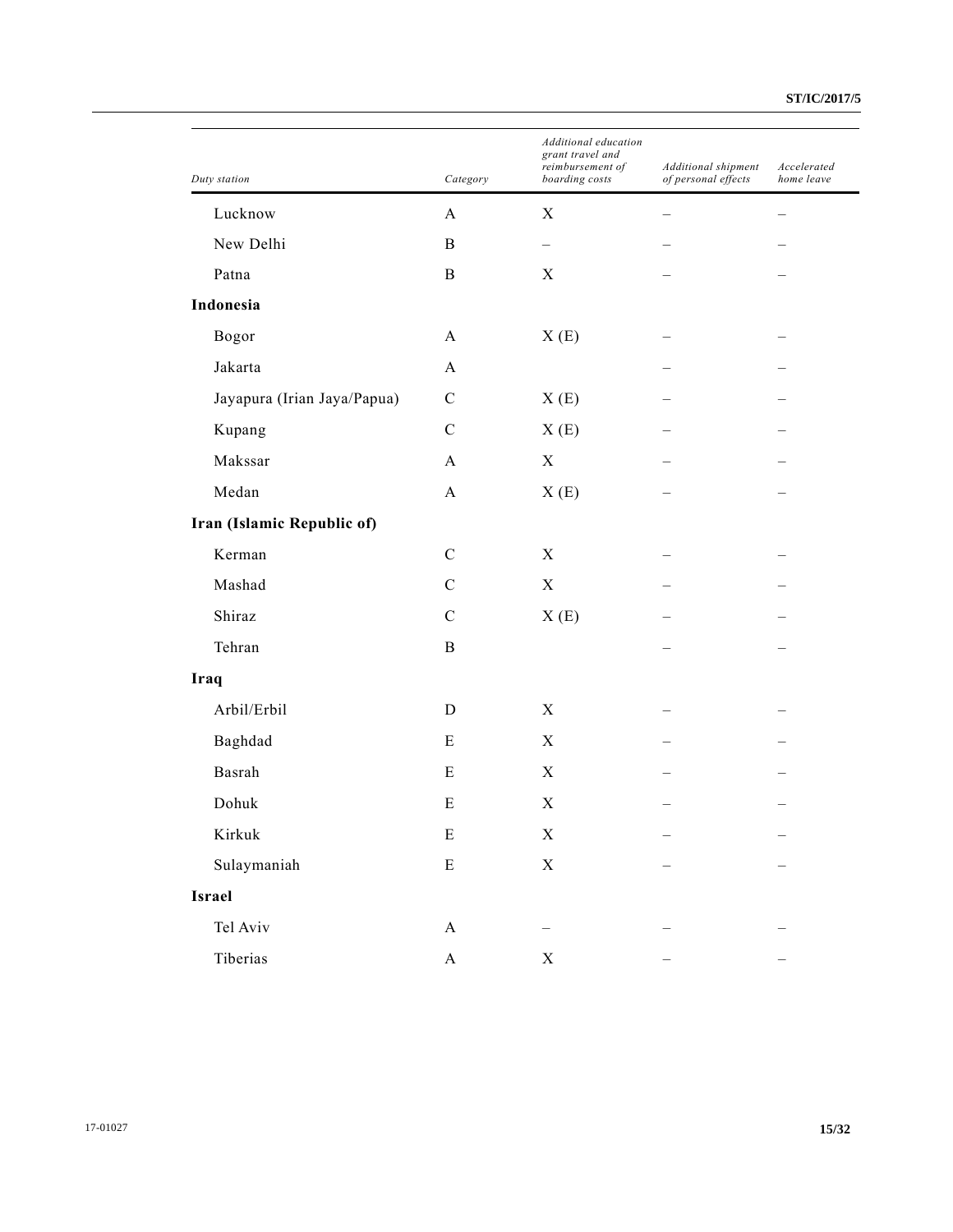| Duty station | Category              | Additional education<br>grant travel and<br>reimbursement of<br>boarding costs | Additional shipment<br>of personal effects | Accelerated<br>home leave |
|--------------|-----------------------|--------------------------------------------------------------------------------|--------------------------------------------|---------------------------|
| Jamaica      |                       |                                                                                |                                            |                           |
| Kingston     | A                     | X(E)                                                                           |                                            |                           |
| Jerusalem    |                       |                                                                                |                                            |                           |
| Jerusalem    | $\, {\bf B}$          |                                                                                |                                            |                           |
| Jordan       |                       |                                                                                |                                            |                           |
| Amman        | A                     |                                                                                |                                            |                           |
| Azraq        | $\, {\bf B}$          | $\mathbf X$                                                                    |                                            |                           |
| Irbid        | $\mathbf{A}$          | $\boldsymbol{\mathrm{X}}$                                                      |                                            |                           |
| Mafraq       | $\bf{B}$              | $\mathbf X$                                                                    |                                            |                           |
| Kazakhstan   |                       |                                                                                |                                            |                           |
| Almaty       | $\mathbf{A}$          | X(E)                                                                           |                                            |                           |
| Astana       | $\, {\bf B}$          | X(E)                                                                           |                                            |                           |
| Kenya        |                       |                                                                                |                                            |                           |
| Alinjugur    | Ε                     | $\boldsymbol{\mathrm{X}}$                                                      |                                            |                           |
| Dadaab       | E                     | $\mathbf X$                                                                    |                                            |                           |
| Garissa      | ${\bf E}$             | $\mathbf X$                                                                    |                                            |                           |
| Kakuma       | Ε                     | $\boldsymbol{\mathrm{X}}$                                                      |                                            |                           |
| Kapenguria   | $\mathbf D$           | $\mathbf X$                                                                    |                                            |                           |
| Marsabit     | D                     | $\mathbf X$                                                                    |                                            |                           |
| Mombasa      | $\bf{B}$              | X(E)                                                                           |                                            |                           |
| Nairobi      | $\, {\bf B}$          |                                                                                |                                            |                           |
| Kiribati     |                       |                                                                                |                                            |                           |
| Tarawa       | ${\bf C}$             | $\mathbf X$                                                                    |                                            |                           |
| Kuwait       |                       |                                                                                |                                            |                           |
| Kuwait City  | $\boldsymbol{\rm{A}}$ |                                                                                |                                            |                           |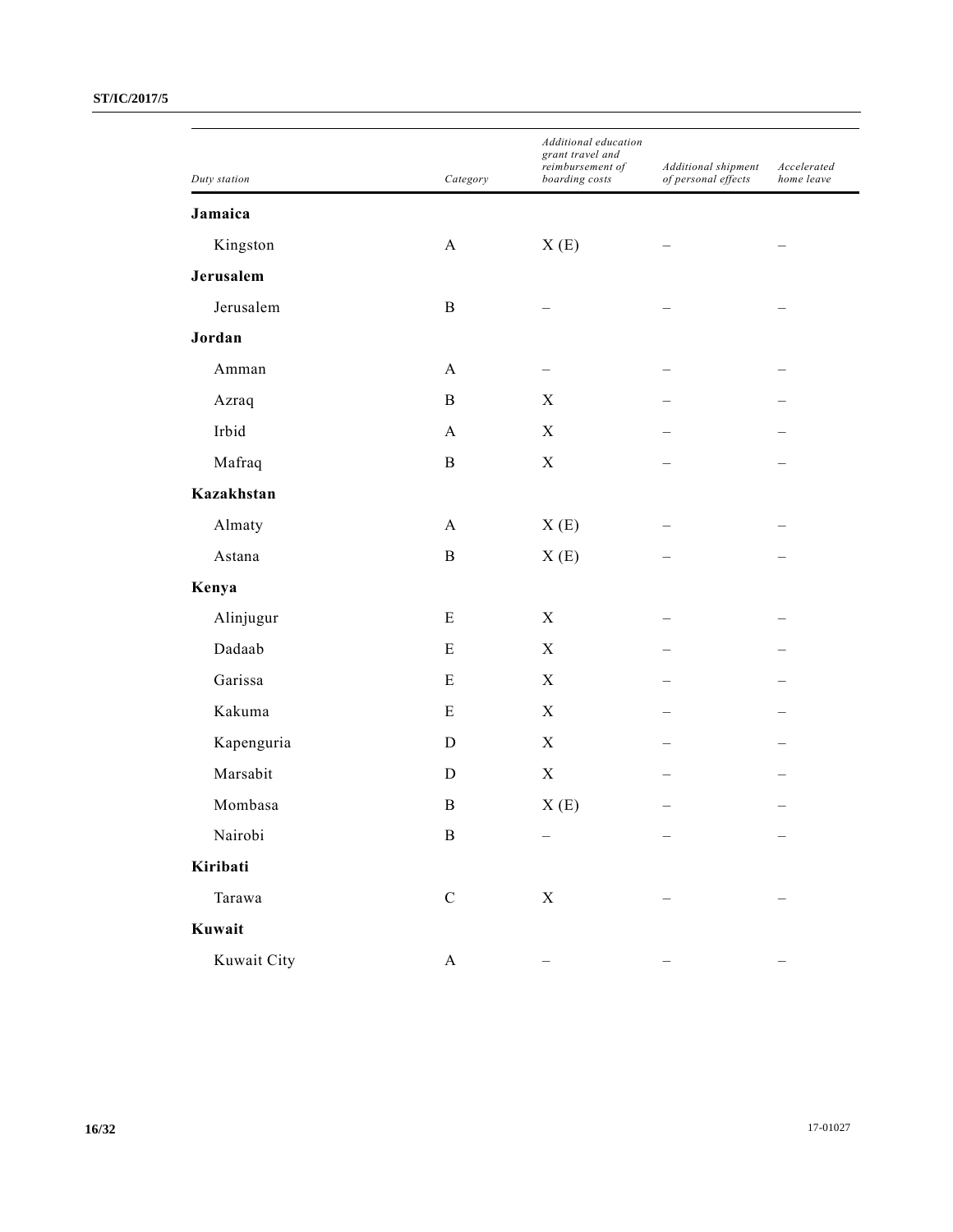| Duty station                        | Category    | Additional education<br>grant travel and<br>reimbursement of<br>boarding costs | Additional shipment<br>of personal effects | Accelerated<br>home leave |
|-------------------------------------|-------------|--------------------------------------------------------------------------------|--------------------------------------------|---------------------------|
| Kyrgyzstan                          |             |                                                                                |                                            |                           |
| Bishkek                             | B           | X(E)                                                                           |                                            |                           |
| Osh                                 | D           | X                                                                              |                                            |                           |
| Lao People's Democratic<br>Republic |             |                                                                                |                                            |                           |
| Vientiane                           | B           |                                                                                |                                            |                           |
| Lebanon                             |             |                                                                                |                                            |                           |
| Al Qoubaiyat (Kobayat)              | B           | X                                                                              |                                            |                           |
| Beirut                              | B           |                                                                                |                                            |                           |
| Tripoli                             | B           | X(F)                                                                           |                                            |                           |
| Tyre (Sur)                          | $\mathbf C$ | X(F)                                                                           |                                            |                           |
| Zahle                               | B           | X                                                                              |                                            |                           |
| Lesotho                             |             |                                                                                |                                            |                           |
| Maseru                              | $\mathbf C$ | X                                                                              |                                            |                           |
| Liberia                             |             |                                                                                |                                            |                           |
| Bopolu                              | E           | X                                                                              |                                            |                           |
| Buchanan                            | E           | X                                                                              |                                            |                           |
| Cestos City (River Cess)            | E           | $\boldsymbol{X}$                                                               |                                            |                           |
| Fishtown                            | E           | X                                                                              |                                            |                           |
| Gbarnga                             | E           | X                                                                              |                                            |                           |
| Greenville                          | E           | $\boldsymbol{\mathrm{X}}$                                                      |                                            |                           |
| Harper (Maryland County)            | ${\bf E}$   | $\mathbf X$                                                                    |                                            |                           |
| Kakata                              | E           | $\mathbf X$                                                                    |                                            |                           |
| Monrovia                            | $\mathbf D$ | $\mathbf X$                                                                    |                                            |                           |
| Robertsport                         | E           | $\mathbf X$                                                                    |                                            |                           |
| Tubmanburg                          | E           | $\mathbf X$                                                                    |                                            |                           |
| Voinjama                            | E           | $\mathbf X$                                                                    |                                            |                           |
| Zwedru                              | ${\bf E}$   | $\mathbf X$                                                                    |                                            |                           |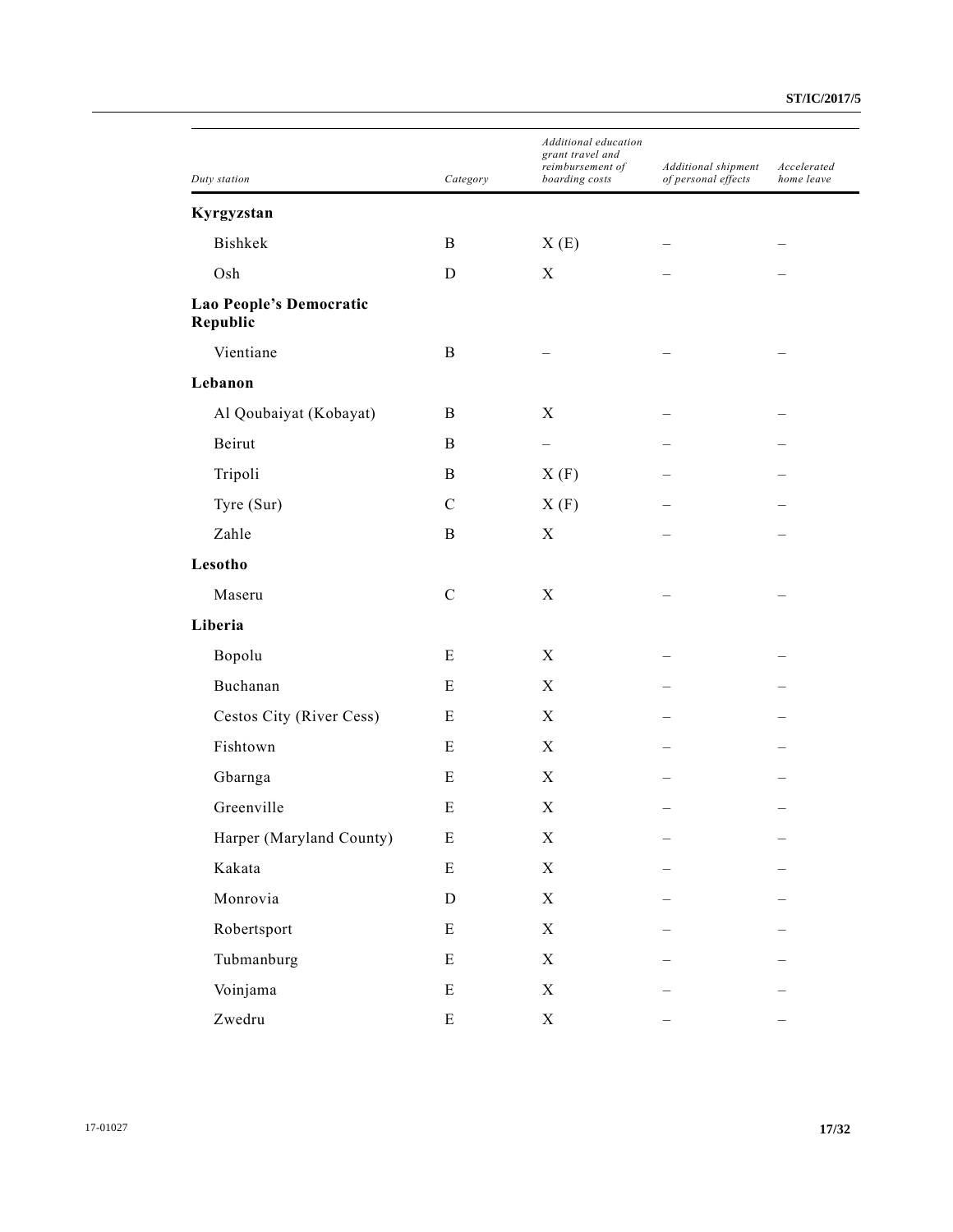| Duty station         | Category      | Additional education<br>grant travel and<br>reimbursement of<br>boarding costs | Additional shipment<br>of personal effects | Accelerated<br>home leave |
|----------------------|---------------|--------------------------------------------------------------------------------|--------------------------------------------|---------------------------|
| Macao, China         |               |                                                                                |                                            |                           |
| Macao                | $\mathbf{A}$  | X                                                                              |                                            |                           |
| Madagascar           |               |                                                                                |                                            |                           |
| Antananarivo         | B             | X(F)                                                                           |                                            |                           |
| Antsirabe            | A             | X(F)                                                                           |                                            |                           |
| Fort-Dauphin         | B             | X(F)                                                                           |                                            |                           |
| Mahajanga (Majunga)  | $\mathcal{C}$ | X(F)                                                                           |                                            |                           |
| Morondava            | D             | X(F)                                                                           |                                            |                           |
| Sambava              | $\mathcal{C}$ | X                                                                              |                                            |                           |
| Toamasina (Tamatave) | B             | X(F)                                                                           |                                            |                           |
| Toliara (Tulear)     | $\mathbf C$   | X(F)                                                                           |                                            |                           |
| Malawi               |               |                                                                                |                                            |                           |
| Blantyre             | B             | $\mathbf X$                                                                    |                                            |                           |
| Lilongwe             | $\mathbf C$   | X                                                                              |                                            |                           |
| Mwanza               | $\mathcal{C}$ | X                                                                              |                                            |                           |
| Ntchisi              | $\mathcal{C}$ | $\mathbf X$                                                                    |                                            |                           |
| Malaysia             |               |                                                                                |                                            |                           |
| Kuala Lumpur         | A             |                                                                                |                                            |                           |
| <b>Maldives</b>      |               |                                                                                |                                            |                           |
| Malé                 | $\bf{B}$      | X                                                                              |                                            |                           |
| Mali                 |               |                                                                                |                                            |                           |
| Bamako               | ${\bf C}$     | $\mathbf X$                                                                    |                                            |                           |
| Gao                  | ${\bf E}$     | $\mathbf X$                                                                    |                                            |                           |
| Kayes                | ${\bf E}$     | $\mathbf X$                                                                    |                                            |                           |
| Kidal                | E             | $\mathbf X$                                                                    |                                            |                           |
| Koulikoro            | ${\rm D}$     | $\mathbf X$                                                                    |                                            |                           |
| Mopti                | ${\bf E}$     | $\mathbf X$                                                                    |                                            |                           |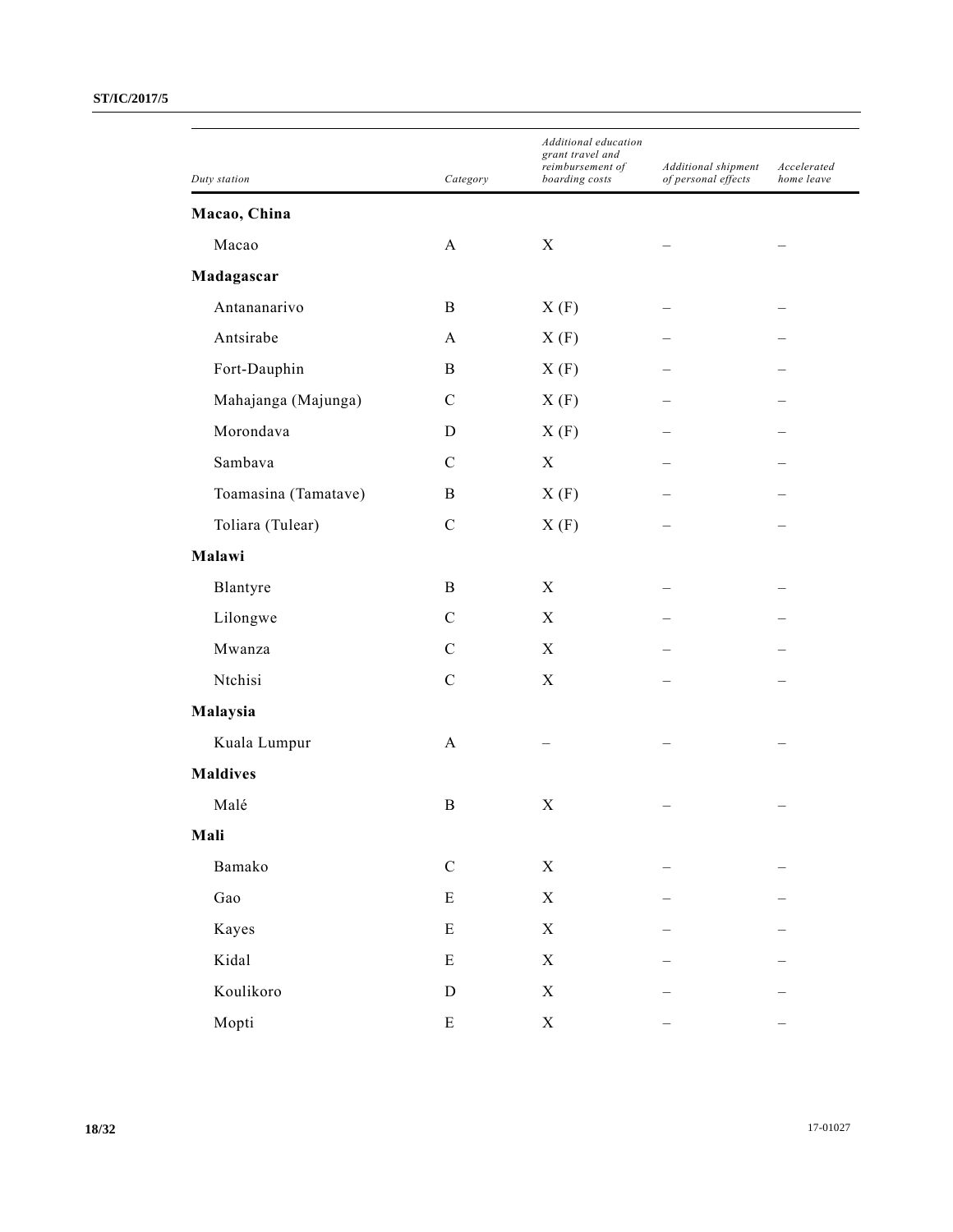| Duty station                     | Category                  | Additional education<br>grant travel and<br>reimbursement of<br>boarding costs | Additional shipment<br>of personal effects | Accelerated<br>home leave |
|----------------------------------|---------------------------|--------------------------------------------------------------------------------|--------------------------------------------|---------------------------|
| Sikasso                          | D                         | X                                                                              |                                            |                           |
| Tessalit                         | E                         | X                                                                              |                                            |                           |
| Tombouctou                       | ${\bf E}$                 | $\mathbf X$                                                                    |                                            |                           |
| <b>Marshall Islands</b>          |                           |                                                                                |                                            |                           |
| Majuro                           | $\mathbf C$               | X                                                                              |                                            |                           |
| Mauritania                       |                           |                                                                                |                                            |                           |
| Bassikounou                      | E                         | X                                                                              |                                            |                           |
| Nema                             | E                         | X                                                                              |                                            |                           |
| Nouakchott                       | D                         |                                                                                | X                                          | X                         |
| <b>Mauritius</b>                 |                           |                                                                                |                                            |                           |
| Port Louis                       | A                         |                                                                                |                                            |                           |
| Mexico                           |                           |                                                                                |                                            |                           |
| Mexico City                      | A                         |                                                                                |                                            |                           |
| Tapachula, Chiapas               | $\, {\bf B}$              | X                                                                              |                                            |                           |
| Tenosique                        | $\mathbf C$               | $\mathbf X$                                                                    |                                            |                           |
| Micronesia (Federated States of) |                           |                                                                                |                                            |                           |
| Pohnpei (Ponape)                 | B                         | X                                                                              |                                            |                           |
| Mongolia                         |                           |                                                                                |                                            |                           |
| Ulan Bator                       | $\, {\bf B}$              | X(E)                                                                           |                                            |                           |
| Montenegro                       |                           |                                                                                |                                            |                           |
| Podgorica                        | A                         | X(E)                                                                           |                                            |                           |
| Morocco                          |                           |                                                                                |                                            |                           |
| Rabat                            | $\boldsymbol{\mathsf{A}}$ |                                                                                |                                            |                           |
| Mozambique                       |                           |                                                                                |                                            |                           |
| Beira                            | ${\bf D}$                 | $\mathbf X$                                                                    |                                            |                           |
| Chimoio                          | ${\bf C}$                 | $\boldsymbol{\mathrm{X}}$                                                      |                                            |                           |
| Maputo                           | $\, {\bf B}$              | $\mathbf X$                                                                    |                                            |                           |
| Nampula                          | ${\rm D}$                 | $\mathbf X$                                                                    |                                            |                           |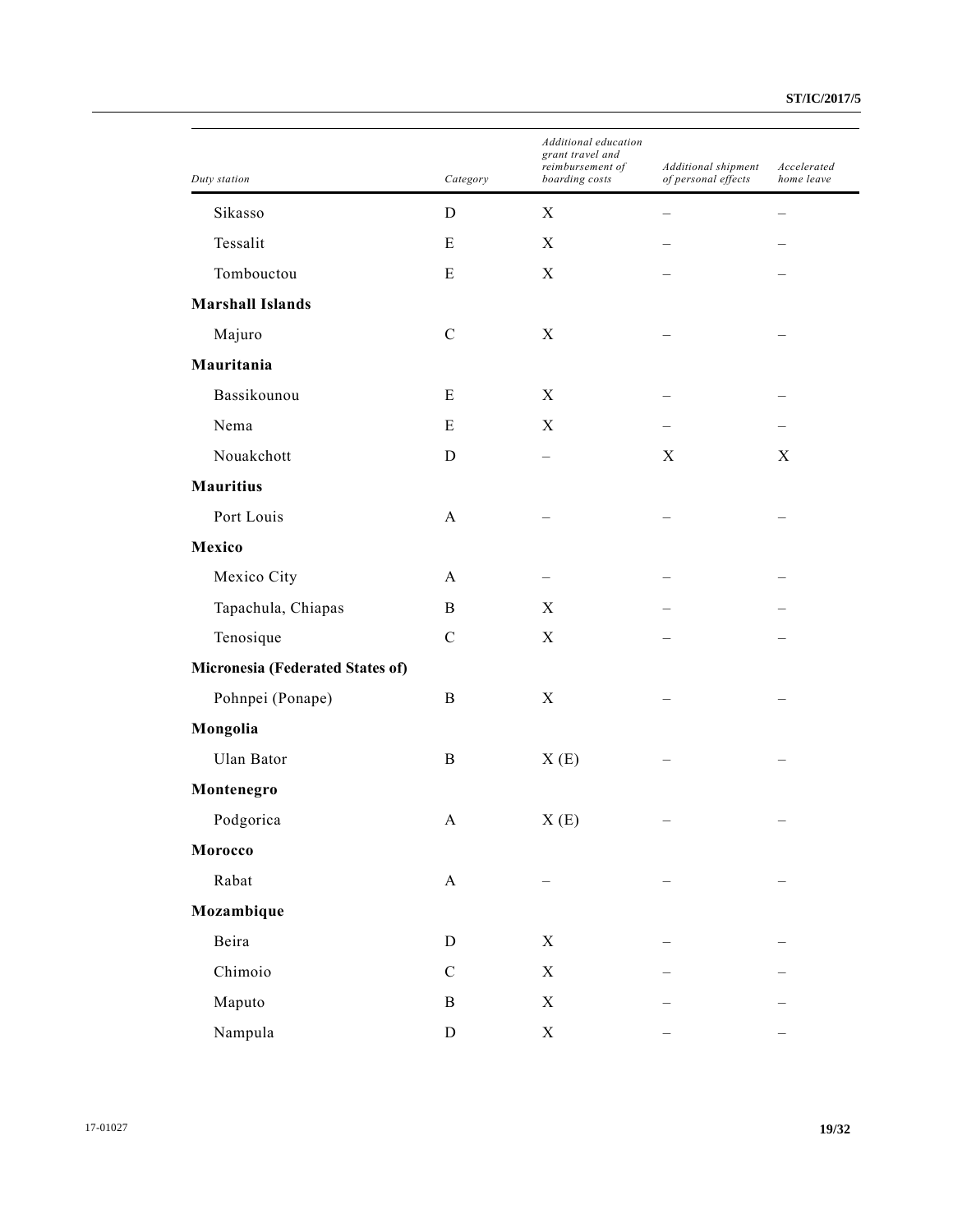| Duty station | Category      | Additional education<br>grant travel and<br>reimbursement of<br>boarding costs | Additional shipment<br>of personal effects | Accelerated<br>home leave |
|--------------|---------------|--------------------------------------------------------------------------------|--------------------------------------------|---------------------------|
| Myanmar      |               |                                                                                |                                            |                           |
| Hakha        | $\mathbf D$   | X                                                                              |                                            |                           |
| Hpa-An       | $\mathbf C$   | $\mathbf X$                                                                    |                                            |                           |
| Kalay        | $\mathbf C$   | $\mathbf X$                                                                    |                                            |                           |
| Mandalay     | $\, {\bf B}$  | X(E)                                                                           |                                            |                           |
| Maungdaw     | ${\bf E}$     | $\mathbf X$                                                                    |                                            |                           |
| Maw-La-Myine | D             | $\mathbf X$                                                                    |                                            |                           |
| Myitkyina    | D             | X                                                                              |                                            |                           |
| Nay Pyi Taw  | $\mathcal{C}$ | $\mathbf X$                                                                    |                                            |                           |
| Sittwe       | D             | $\mathbf X$                                                                    |                                            |                           |
| Yangon       | $\, {\bf B}$  |                                                                                |                                            |                           |
| Namibia      |               |                                                                                |                                            |                           |
| Windhoek     | $\mathbf{A}$  | X(E)                                                                           |                                            |                           |
| <b>Nepal</b> |               |                                                                                |                                            |                           |
| Chautara     | D             | $\mathbf X$                                                                    |                                            |                           |
| Damak        | D             | $\mathbf X$                                                                    |                                            |                           |
| Gorkha       | D             | $\mathbf X$                                                                    |                                            |                           |
| Kathmandu    | $\mathbf C$   | X(E)                                                                           |                                            |                           |
| Nicaragua    |               |                                                                                |                                            |                           |
| Bluefields   | $\mathbf C$   | $\mathbf X$                                                                    |                                            |                           |
| Managua      | $\mathbf{A}$  |                                                                                |                                            |                           |
| <b>Niger</b> |               |                                                                                |                                            |                           |
| Abala        | E             | $\mathbf X$                                                                    |                                            |                           |
| Agades       | ${\bf E}$     | $\mathbf X$                                                                    |                                            |                           |
| Diffa        | ${\bf E}$     | $\mathbf X$                                                                    |                                            |                           |
| Maradi       | ${\bf E}$     | $\mathbf X$                                                                    |                                            |                           |
| Niamey       | $\mathbf C$   | $\boldsymbol{X}$ (F)                                                           |                                            |                           |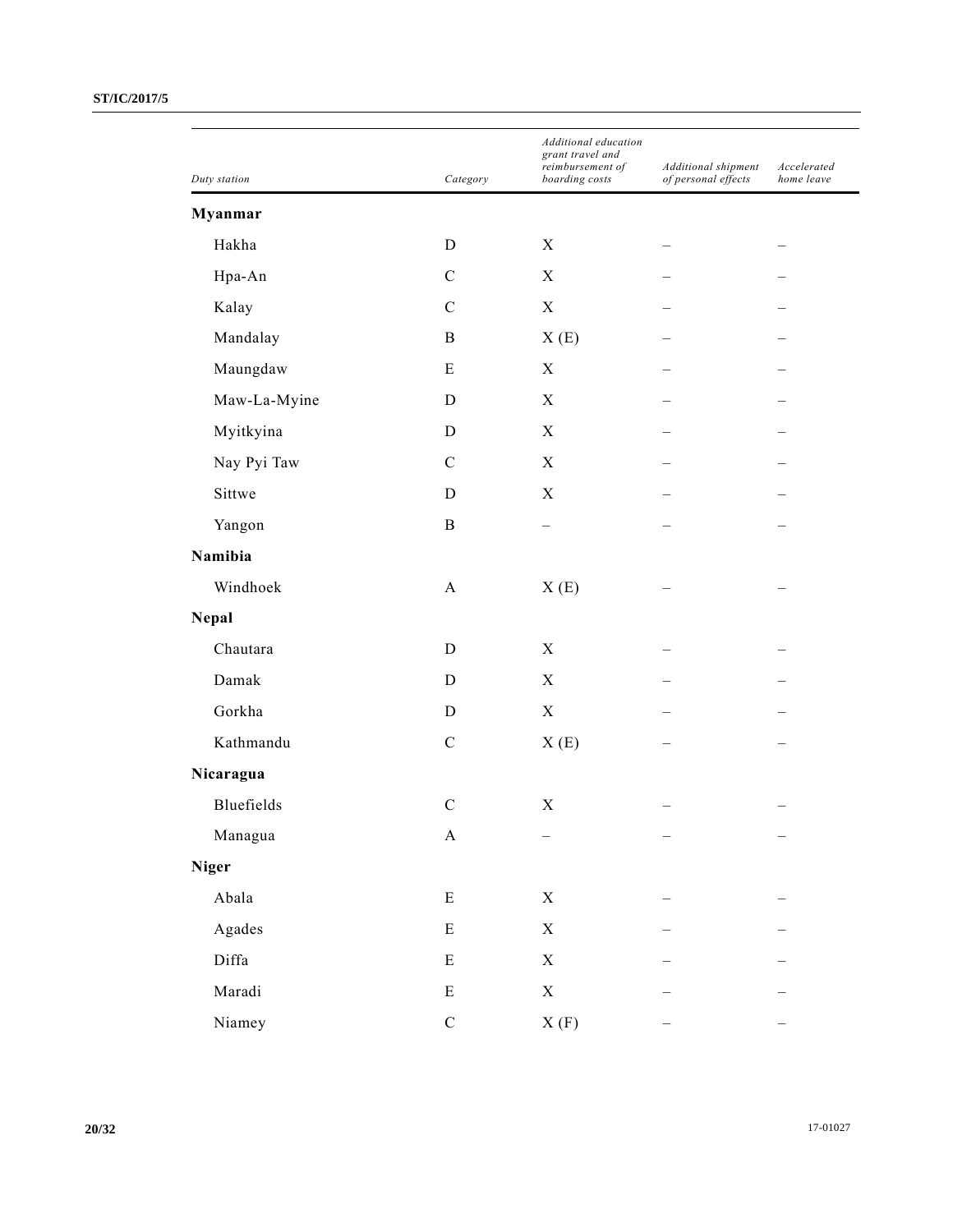| Duty station                 | Category                  | Additional education<br>grant travel and<br>reimbursement of<br>boarding costs | Additional shipment<br>of personal effects | Accelerated<br>home leave |
|------------------------------|---------------------------|--------------------------------------------------------------------------------|--------------------------------------------|---------------------------|
| Ouallam                      | ${\bf E}$                 | $\mathbf X$                                                                    |                                            |                           |
| Tahoua                       | D                         | X                                                                              |                                            |                           |
| Tillabery                    | E                         | $\boldsymbol{X}$                                                               |                                            |                           |
| Zinder                       | D                         | $\mathbf X$                                                                    |                                            |                           |
| Nigeria                      |                           |                                                                                |                                            |                           |
| Abuja                        | $\mathbf C$               | X(E)                                                                           |                                            |                           |
| Akure (Ondo State)           | D                         | $\mathbf X$                                                                    |                                            |                           |
| Bauchi                       | E                         | X                                                                              |                                            |                           |
| Damaturu                     | D                         | $\mathbf X$                                                                    |                                            |                           |
| Enugu                        | $\mathbf C$               | $\mathbf X$                                                                    |                                            |                           |
| Kaduna                       | D                         | X                                                                              |                                            |                           |
| Kano                         | D                         | $\boldsymbol{X}$                                                               |                                            |                           |
| Katsina                      | D                         | $\mathbf X$                                                                    |                                            |                           |
| Lagos                        | $\mathcal{C}$             | $\overline{\phantom{0}}$                                                       |                                            |                           |
| Maiduguri                    | $\mathbf D$               | $\boldsymbol{X}$                                                               |                                            |                           |
| Minna                        | D                         | $\mathbf X$                                                                    |                                            |                           |
| Port Harcourt                | $\mathcal{C}$             | X(F)                                                                           |                                            |                           |
| Sokoto                       | E                         | $\boldsymbol{X}$                                                               |                                            |                           |
| Yola                         | $\mathbf D$               | $\mathbf X$                                                                    |                                            |                           |
| <b>Occupied Syrian Golan</b> |                           |                                                                                |                                            |                           |
| Occupied Syrian Golan        | ${\bf C}$                 | $\mathbf X$                                                                    |                                            |                           |
| Oman                         |                           |                                                                                |                                            |                           |
| Muscat                       | $\boldsymbol{\mathsf{A}}$ |                                                                                |                                            |                           |
| Pakistan                     |                           |                                                                                |                                            |                           |
| Islamabad                    | $\mathbf D$               | $\mathbf X$                                                                    |                                            |                           |
| Karachi                      | ${\rm D}$                 | X                                                                              |                                            |                           |
| Lahore                       | ${\bf D}$                 | $\mathbf X$                                                                    |                                            |                           |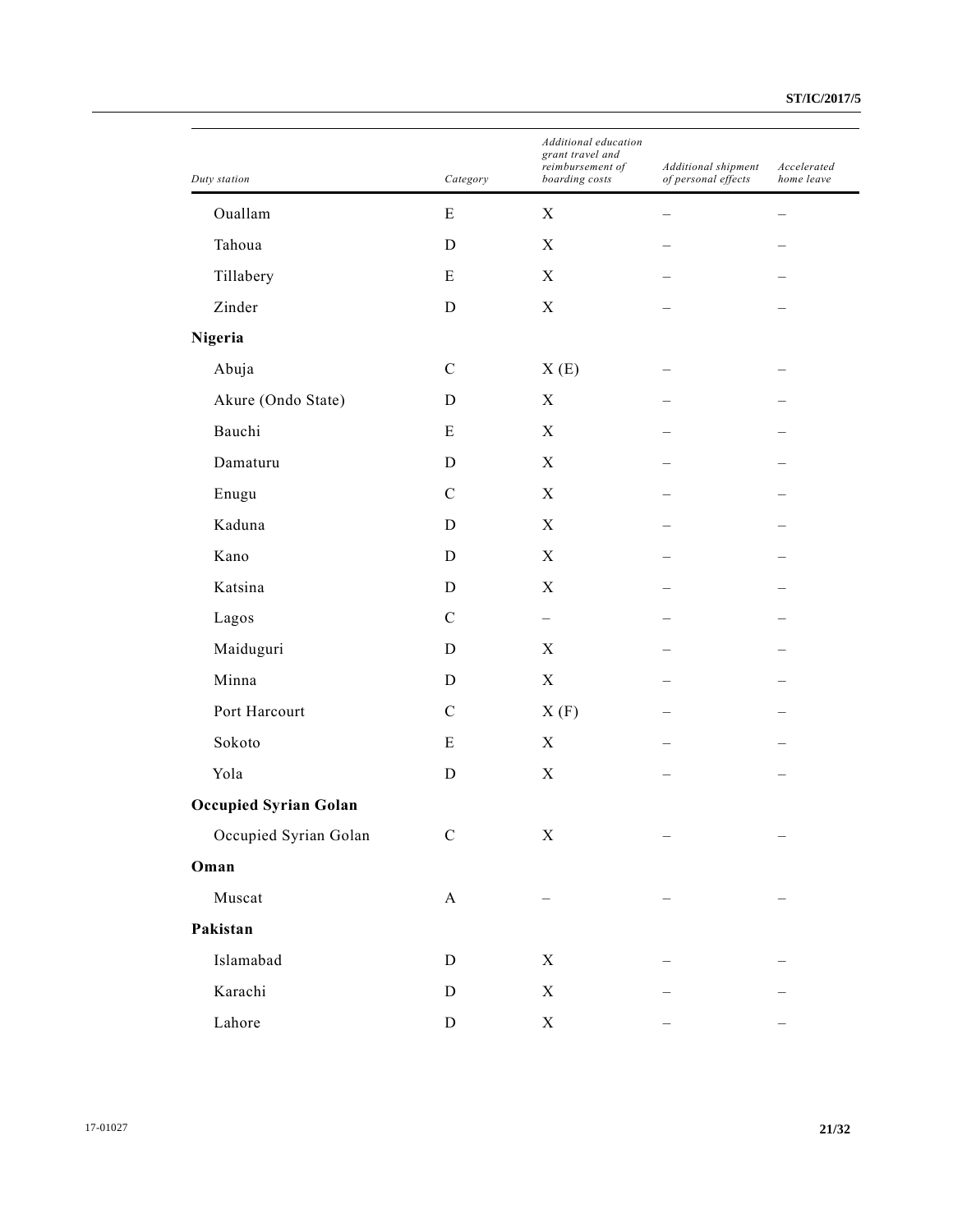|                            |              | Additional education<br>grant travel and |                                            |                           |
|----------------------------|--------------|------------------------------------------|--------------------------------------------|---------------------------|
| Duty station               | Category     | reimbursement of<br>boarding costs       | Additional shipment<br>of personal effects | Accelerated<br>home leave |
| Peshawar                   | E            | X                                        |                                            |                           |
| Quetta                     | E            | X                                        |                                            |                           |
| Panama                     |              |                                          |                                            |                           |
| Panama City                | $\mathbf{A}$ |                                          |                                            |                           |
| Papua New Guinea           |              |                                          |                                            |                           |
| Buka                       | E            | X                                        |                                            |                           |
| Port Moresby               | D            | X(E)                                     |                                            |                           |
| Paraguay                   |              |                                          |                                            |                           |
| Asunción                   | $\mathbf{A}$ |                                          |                                            |                           |
| Peru                       |              |                                          |                                            |                           |
| Lima                       | A            |                                          |                                            |                           |
| <b>Philippines</b>         |              |                                          |                                            |                           |
| Cotabato City              | D            | X                                        |                                            |                           |
| Manila                     | $\mathbf{A}$ |                                          |                                            |                           |
| Tacloban                   | $\mathbf B$  | X                                        |                                            |                           |
| Qatar                      |              |                                          |                                            |                           |
| Doha                       | $\mathbf{A}$ |                                          |                                            |                           |
| <b>Republic of Korea</b>   |              |                                          |                                            |                           |
| Ansan                      | A            | X                                        |                                            |                           |
| Seoul                      | A            |                                          |                                            |                           |
| <b>Republic of Moldova</b> |              |                                          |                                            |                           |
| Chisinau                   | $\mathbf{A}$ | $\mathbf X$                              |                                            |                           |
| <b>Russian Federation</b>  |              |                                          |                                            |                           |
| Moscow                     | $\mathbf{A}$ |                                          |                                            |                           |
| Rwanda                     |              |                                          |                                            |                           |
| <b>Butare</b>              | $\mathbf C$  | $\mathbf X$                              |                                            |                           |
| Byumba                     | ${\bf C}$    | $\mathbf X$                              |                                            |                           |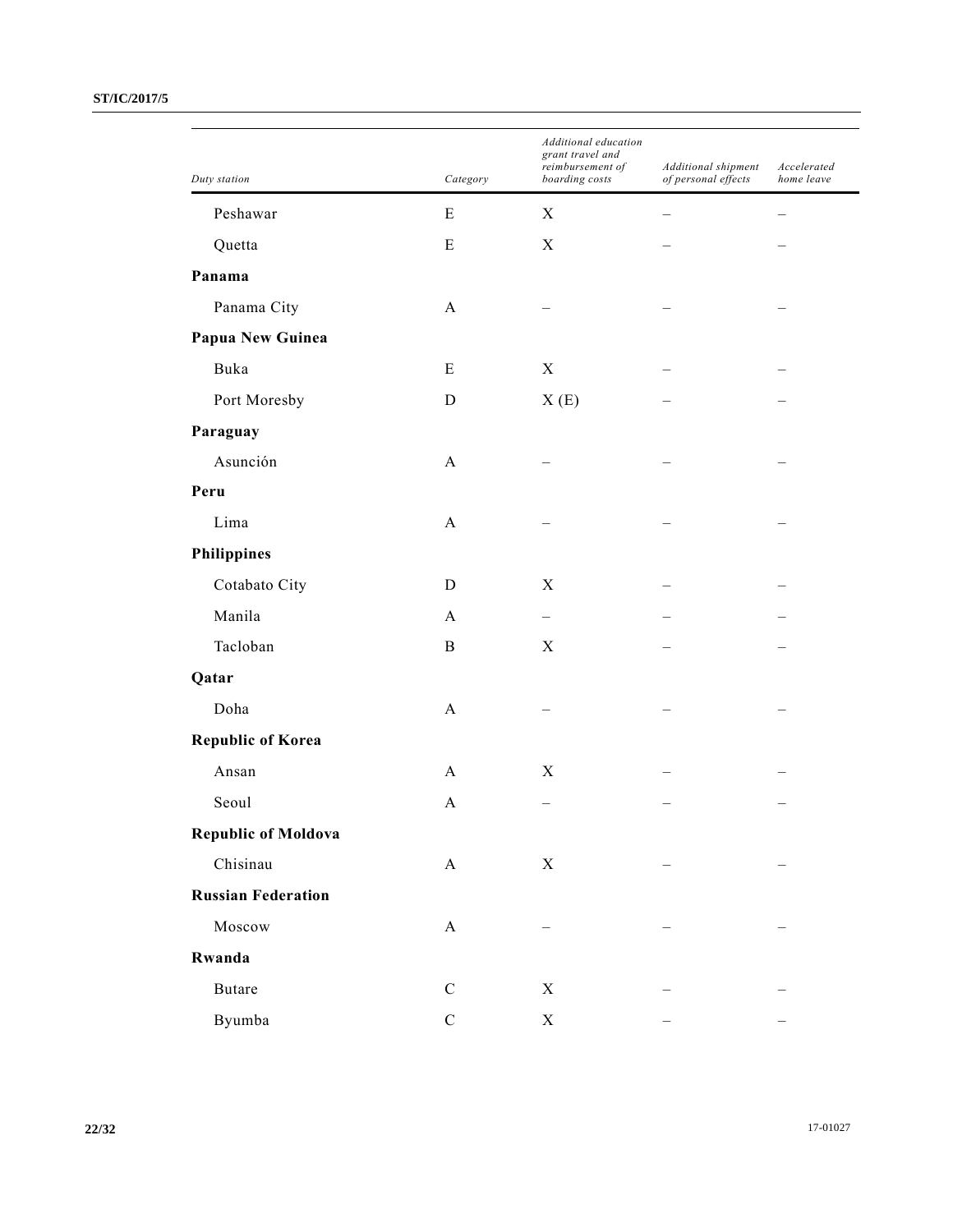| Duty station                 | Category                  | Additional education<br>grant travel and<br>reimbursement of<br>boarding costs | Additional shipment<br>of personal effects | Accelerated<br>home leave |
|------------------------------|---------------------------|--------------------------------------------------------------------------------|--------------------------------------------|---------------------------|
| Gisenye                      | $\mathbf C$               | $\boldsymbol{\mathrm{X}}$                                                      |                                            |                           |
| Kibuye                       | $\mathcal{C}$             | X                                                                              |                                            |                           |
| Kigali                       | A                         | X                                                                              |                                            |                           |
| Kirehe                       | $\mathbf C$               | $\boldsymbol{\mathrm{X}}$                                                      |                                            |                           |
| <b>Saint Lucia</b>           |                           |                                                                                |                                            |                           |
| Castries                     | $\mathbf{A}$              | X                                                                              |                                            |                           |
| Samoa                        |                           |                                                                                |                                            |                           |
| Apia                         | $\, {\bf B}$              | $\mathbf X$                                                                    |                                            |                           |
| <b>Sao Tome and Principe</b> |                           |                                                                                |                                            |                           |
| Sao Tome                     | $\, {\bf B}$              | $\boldsymbol{\mathrm{X}}$                                                      |                                            |                           |
| Saudi Arabia                 |                           |                                                                                |                                            |                           |
| Jeddah                       | A                         |                                                                                |                                            |                           |
| Riyadh                       | $\mathbf{A}$              |                                                                                |                                            |                           |
| Senegal                      |                           |                                                                                |                                            |                           |
| Dakar                        | A                         |                                                                                |                                            |                           |
| Ziguinchor                   | $\mathbf C$               | X(F)                                                                           |                                            |                           |
| Serbia                       |                           |                                                                                |                                            |                           |
| Belgrade                     | A                         |                                                                                |                                            |                           |
| Mitrovica                    | $\, {\bf B}$              | $\boldsymbol{\mathrm{X}}$                                                      |                                            |                           |
| Pristina                     | A                         | X                                                                              |                                            |                           |
| <b>Seychelles</b>            |                           |                                                                                |                                            |                           |
| Mahé/Port Victoria           | $\boldsymbol{\mathsf{A}}$ |                                                                                |                                            |                           |
| <b>Sierra Leone</b>          |                           |                                                                                |                                            |                           |
| Freetown                     | ${\bf D}$                 | $\mathbf X$                                                                    | $\mathbf X$                                | X                         |
| Kenema                       | ${\bf E}$                 | $\mathbf X$                                                                    |                                            |                           |
| Makeni                       | ${\bf E}$                 | X                                                                              |                                            |                           |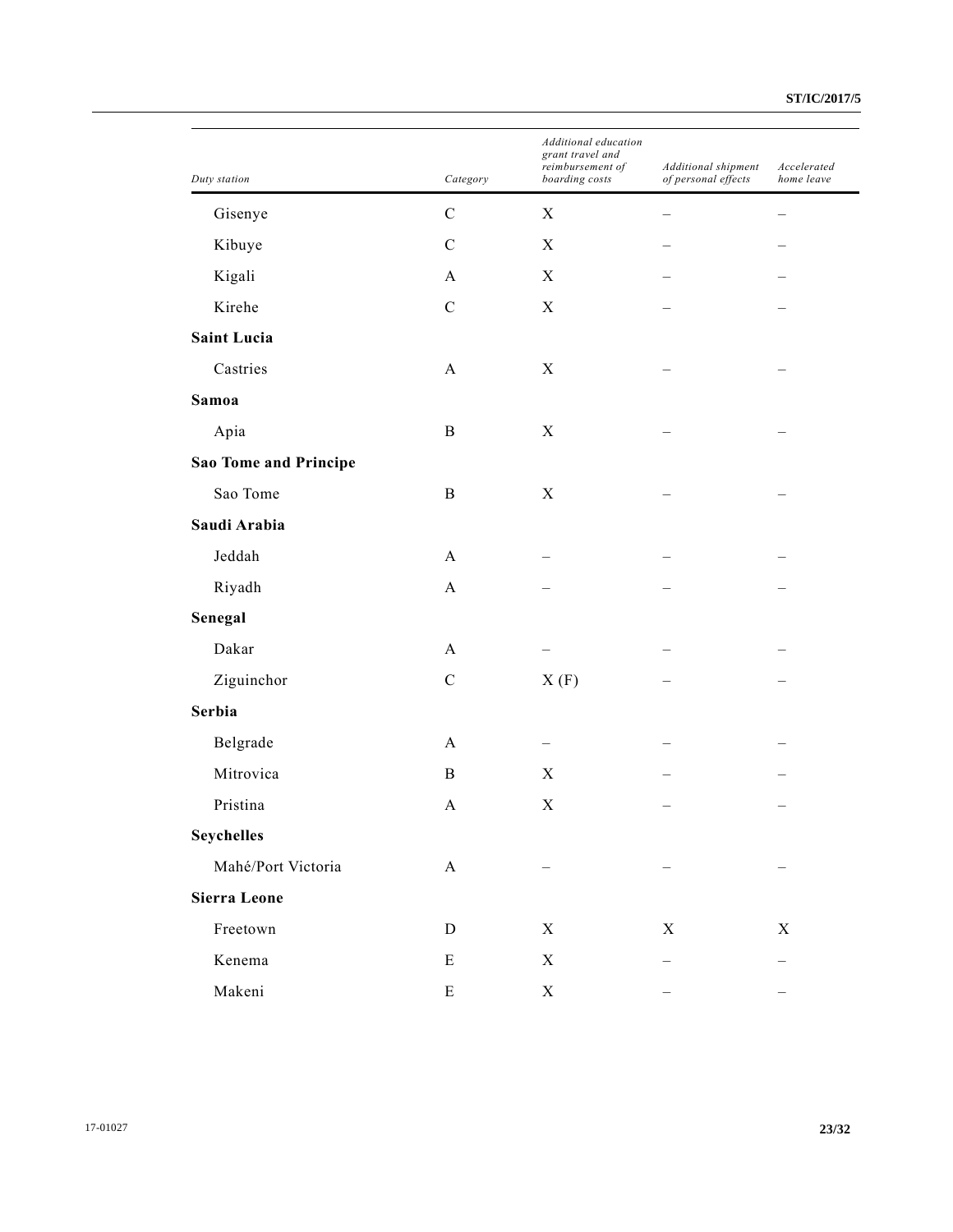|                           |              | Additional education<br>grant travel and<br>reimbursement of | Additional shipment | Accelerated<br>home leave |
|---------------------------|--------------|--------------------------------------------------------------|---------------------|---------------------------|
| Duty station              | Category     | boarding costs                                               | of personal effects |                           |
| Singapore                 |              |                                                              |                     |                           |
| Singapore                 | A            |                                                              |                     |                           |
| <b>Solomon Islands</b>    |              |                                                              |                     |                           |
| Honiara                   | ${\bf C}$    | $\boldsymbol{X}$                                             |                     |                           |
| Somalia                   |              |                                                              |                     |                           |
| Baidoa                    | Ε            | X                                                            |                     |                           |
| Belet Uen                 | Ε            | X                                                            |                     |                           |
| Berbera                   | Ε            | X                                                            |                     |                           |
| Boosaaso (Bender Cassim)  | E            | $\boldsymbol{X}$                                             |                     |                           |
| Dolow                     | Ε            | X                                                            |                     |                           |
| Galkacyo                  | Ε            | X                                                            |                     |                           |
| Garowe                    | Ε            | $\boldsymbol{X}$                                             |                     |                           |
| Hargeisa                  | Ε            | X                                                            |                     |                           |
| Kisimaio                  | Ε            | X                                                            |                     |                           |
| Mogadishu                 | Ε            | $\boldsymbol{X}$                                             |                     |                           |
| <b>South Africa</b>       |              |                                                              |                     |                           |
| Cape Town                 | A            | X(E)                                                         |                     |                           |
| Johannesburg              | $\mathbf{A}$ |                                                              |                     |                           |
| Musina                    | B            | X                                                            |                     |                           |
| Pretoria                  | A            |                                                              |                     |                           |
| <b>South Sudan</b>        |              |                                                              |                     |                           |
| Aweil                     | ${\bf E}$    | $\mathbf X$                                                  |                     |                           |
| Bentiu                    | ${\bf E}$    | $\mathbf X$                                                  |                     |                           |
| Bor                       | ${\bf E}$    | $\mathbf X$                                                  |                     |                           |
| Bunj                      | ${\bf E}$    | $\mathbf X$                                                  |                     |                           |
| $\mathop{\hbox{\rm Ezo}}$ | ${\bf E}$    | $\mathbf X$                                                  |                     |                           |
| Jam Jang                  | ${\bf E}$    | $\mathbf X$                                                  |                     |                           |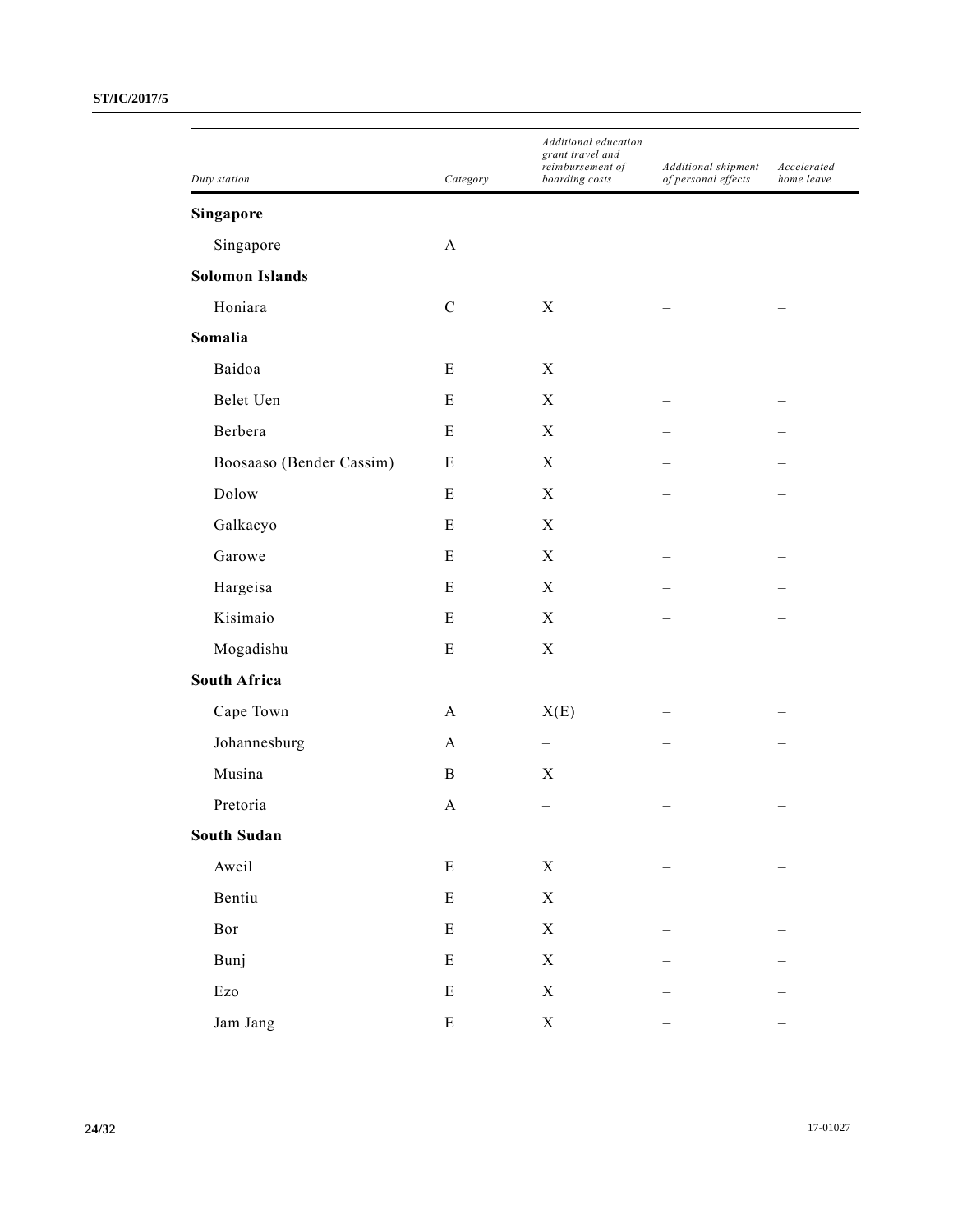| Duty station | Category     | Additional education<br>grant travel and<br>reimbursement of<br>boarding costs | Additional shipment<br>of personal effects | Accelerated<br>home leave |
|--------------|--------------|--------------------------------------------------------------------------------|--------------------------------------------|---------------------------|
| Juba         | ${\bf E}$    | $\mathbf X$                                                                    |                                            |                           |
| Kapoeta      | Ε            | $\boldsymbol{\mathrm{X}}$                                                      |                                            |                           |
| Kuajok       | ${\bf E}$    | $\mathbf X$                                                                    |                                            |                           |
| Malakal      | ${\bf E}$    | $\mathbf X$                                                                    |                                            |                           |
| Melut        | Ε            | X                                                                              |                                            |                           |
| Mingkaman    | ${\bf E}$    | $\boldsymbol{X}$                                                               |                                            |                           |
| Pibor        | ${\bf E}$    | $\mathbf X$                                                                    |                                            |                           |
| Rumbek       | Ε            | $\mathbf X$                                                                    |                                            |                           |
| Torit        | ${\bf E}$    | $\boldsymbol{X}$                                                               |                                            |                           |
| Wau          | ${\bf E}$    | $\mathbf X$                                                                    |                                            |                           |
| Wunrok       | Ε            | $\mathbf X$                                                                    |                                            |                           |
| Yambio       | ${\bf E}$    | $\mathbf X$                                                                    |                                            |                           |
| Yei          | ${\bf E}$    | $\mathbf X$                                                                    |                                            |                           |
| Yirol        | E            | $\mathbf X$                                                                    |                                            |                           |
| Sri Lanka    |              |                                                                                |                                            |                           |
| Colombo      | $\mathbf{A}$ |                                                                                |                                            |                           |
| Kilinochchi  | $\mathbf D$  | X(E)                                                                           |                                            |                           |
| Sudan        |              |                                                                                |                                            |                           |
| Abyei        | ${\bf E}$    | $\mathbf X$                                                                    |                                            |                           |
| Damazine     | D            | X                                                                              |                                            |                           |
| Ed Daein     | $\mathbf E$  | $\mathbf X$                                                                    |                                            |                           |
| El Fasher    | ${\bf E}$    | $\mathbf X$                                                                    |                                            |                           |
| El Geneina   | ${\bf E}$    | $\mathbf X$                                                                    |                                            |                           |
| El Obeid     | ${\bf E}$    | $\mathbf X$                                                                    |                                            |                           |
| El Sireaf    | ${\bf E}$    | $\mathbf X$                                                                    |                                            |                           |
| Forobaranga  | ${\bf E}$    | $\mathbf X$                                                                    |                                            |                           |
| Habila       | ${\bf E}$    | $\mathbf X$                                                                    |                                            |                           |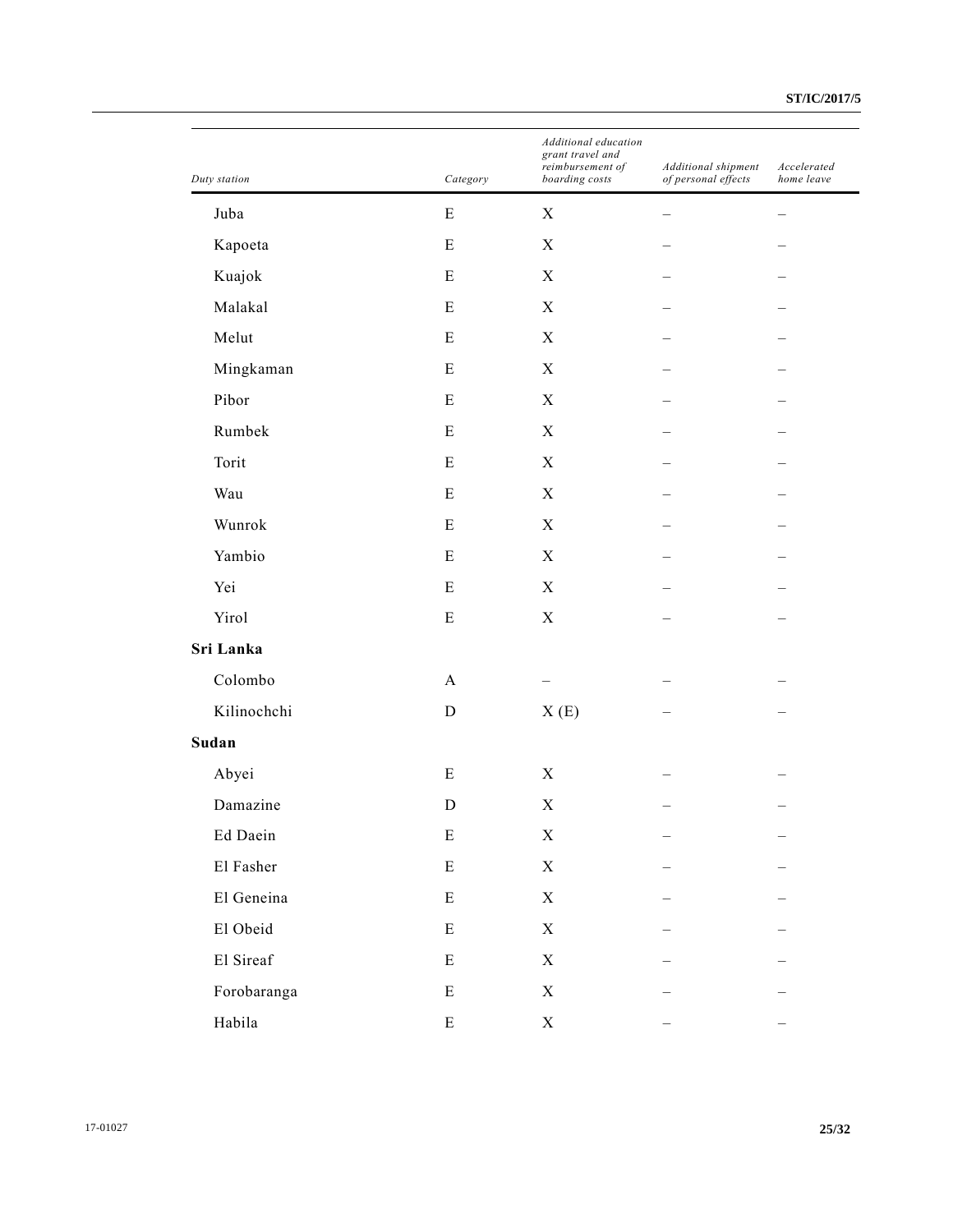| Duty station        | Category      | Additional education<br>grant travel and<br>reimbursement of<br>boarding costs | Additional shipment<br>of personal effects | Accelerated<br>home leave |
|---------------------|---------------|--------------------------------------------------------------------------------|--------------------------------------------|---------------------------|
| Kabkabiya           | E             | $\boldsymbol{\mathrm{X}}$                                                      |                                            |                           |
| Kadugli             | E             | $\boldsymbol{X}$                                                               |                                            |                           |
| Kassala             | E             | $\mathbf X$                                                                    |                                            |                           |
| Khartoum            | $\mathbf C$   | X(E)                                                                           |                                            |                           |
| Khashm El Girba     | E             | $\mathbf X$                                                                    |                                            |                           |
| Khor Abeche         | E             | $\boldsymbol{X}$                                                               |                                            |                           |
| Korma               | E             | X                                                                              |                                            |                           |
| Kosti               | E             | $\mathbf X$                                                                    |                                            |                           |
| Kutum               | E             | $\mathbf X$                                                                    |                                            |                           |
| Labado              | E             | $\boldsymbol{X}$                                                               |                                            |                           |
| Malha (Malha Wells) | E             | $\mathbf X$                                                                    |                                            |                           |
| Mellit (Mallit)     | E             | $\mathbf X$                                                                    |                                            |                           |
| Merawi              | E             | $\mathbf X$                                                                    |                                            |                           |
| Morni               | E             | $\boldsymbol{X}$                                                               |                                            |                           |
| Mukjar              | E             | $\mathbf X$                                                                    |                                            |                           |
| Nertiti             | E             | $\mathbf X$                                                                    |                                            |                           |
| Nyala               | E             | $\mathbf X$                                                                    |                                            |                           |
| Port Sudan          | $\mathcal{C}$ | $\boldsymbol{X}$                                                               |                                            |                           |
| Saraf Umra (Omra)   | E             | $\mathbf X$                                                                    |                                            |                           |
| Shaeria             | E             | $\mathbf X$                                                                    |                                            |                           |
| Shangal Tobaye      | E             | $\mathbf X$                                                                    |                                            |                           |
| Sortony             | ${\bf E}$     | $\mathbf X$                                                                    |                                            |                           |
| Tawilla (Tawilah)   | ${\bf E}$     | $\mathbf X$                                                                    |                                            |                           |
| Tine                | $\mathbf E$   | $\mathbf X$                                                                    |                                            |                           |
| Um Baro             | $\mathbf E$   | $\mathbf X$                                                                    |                                            |                           |
| Um Kaddada          | ${\bf E}$     | $\mathbf X$                                                                    |                                            |                           |
| Zalingei            | ${\bf E}$     | $\mathbf X$                                                                    |                                            |                           |
| Zam Zam             | ${\bf E}$     | $\mathbf X$                                                                    |                                            |                           |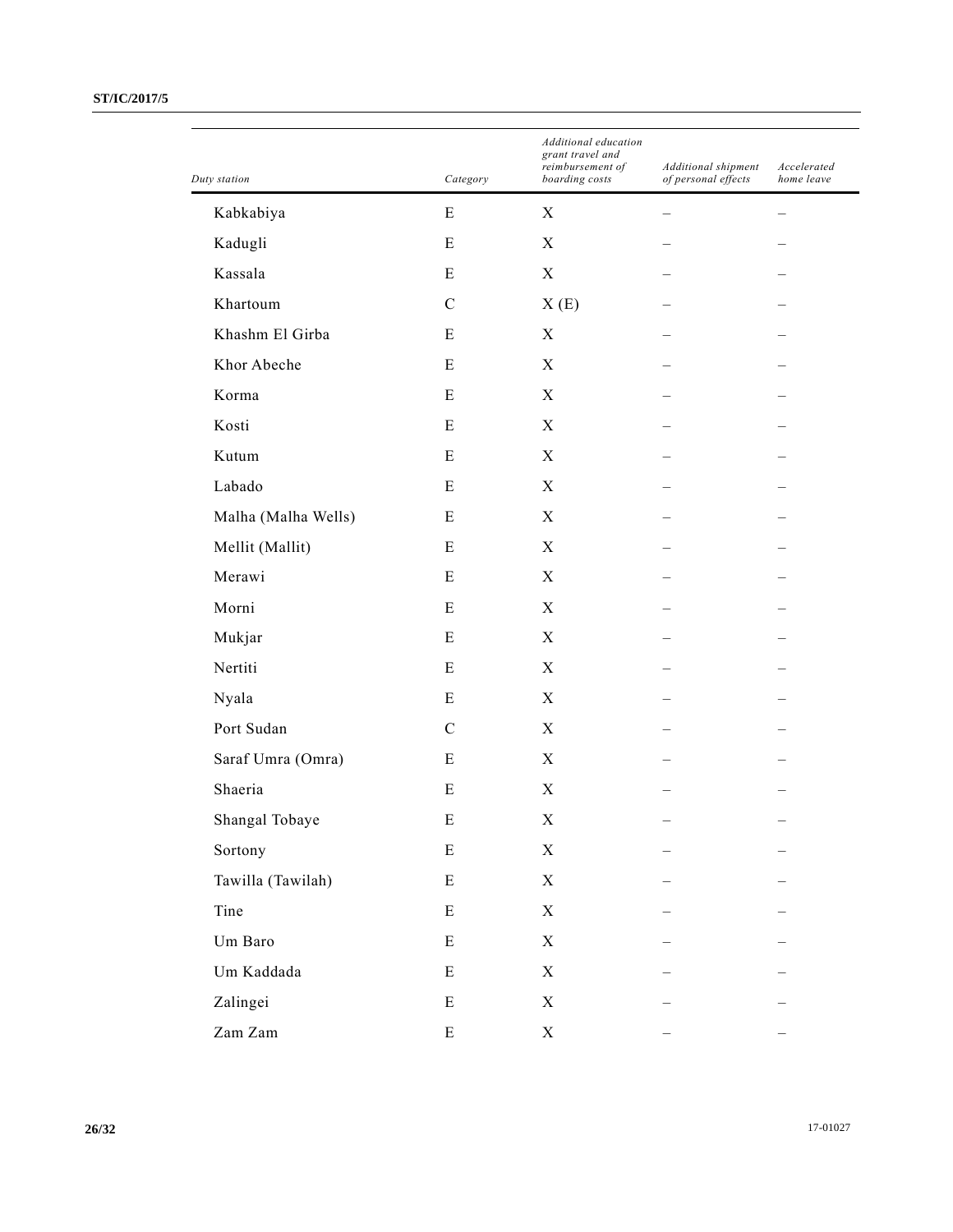| Duty station                                 | Category    | Additional education<br>grant travel and<br>reimbursement of<br>boarding costs | Additional shipment<br>of personal effects | Accelerated<br>home leave |
|----------------------------------------------|-------------|--------------------------------------------------------------------------------|--------------------------------------------|---------------------------|
| Suriname                                     |             |                                                                                |                                            |                           |
| Paramaribo                                   | B           | X(E)                                                                           |                                            |                           |
| Swaziland                                    |             |                                                                                |                                            |                           |
| Mbabane                                      | A           | X(E)                                                                           |                                            |                           |
| Syrian Arab Republic                         |             |                                                                                |                                            |                           |
| Aleppo                                       | E           | $\boldsymbol{X}$                                                               |                                            |                           |
| Damascus                                     | E           | X(F)                                                                           |                                            |                           |
| Dar'a                                        | Ε           | X                                                                              |                                            |                           |
| Homs                                         | ${\bf E}$   | X                                                                              |                                            |                           |
| Qamishli                                     | ${\bf E}$   | $\mathbf X$                                                                    |                                            |                           |
| <b>Tartus</b>                                | ${\bf E}$   | $\boldsymbol{\mathrm{X}}$                                                      |                                            |                           |
| Tajikistan                                   |             |                                                                                |                                            |                           |
| Dushanbe                                     | ${\bf C}$   | X(E)                                                                           |                                            |                           |
| <b>Thailand</b>                              |             |                                                                                |                                            |                           |
| Bangkok                                      | A           |                                                                                |                                            |                           |
| Hat Yai                                      | B           | X                                                                              |                                            |                           |
| Ban Mae Sot                                  | B           | X                                                                              |                                            |                           |
| Kanchanaburi                                 | A           | $\boldsymbol{X}$                                                               |                                            |                           |
| Mae Hong Son                                 | B           | X                                                                              |                                            |                           |
| Mae Sariang                                  | B           | $\boldsymbol{\mathrm{X}}$                                                      |                                            |                           |
| The former Yugoslav Republic of<br>Macedonia |             |                                                                                |                                            |                           |
| Skopje                                       | $\mathbf A$ | X(E)                                                                           |                                            |                           |
| <b>Timor-Leste</b>                           |             |                                                                                |                                            |                           |
| Becau                                        | ${\bf D}$   | $\mathbf X$                                                                    |                                            |                           |
| Dili                                         | ${\bf C}$   | X(E)                                                                           |                                            |                           |
| Maliana                                      | ${\bf D}$   | $\mathbf X$                                                                    |                                            |                           |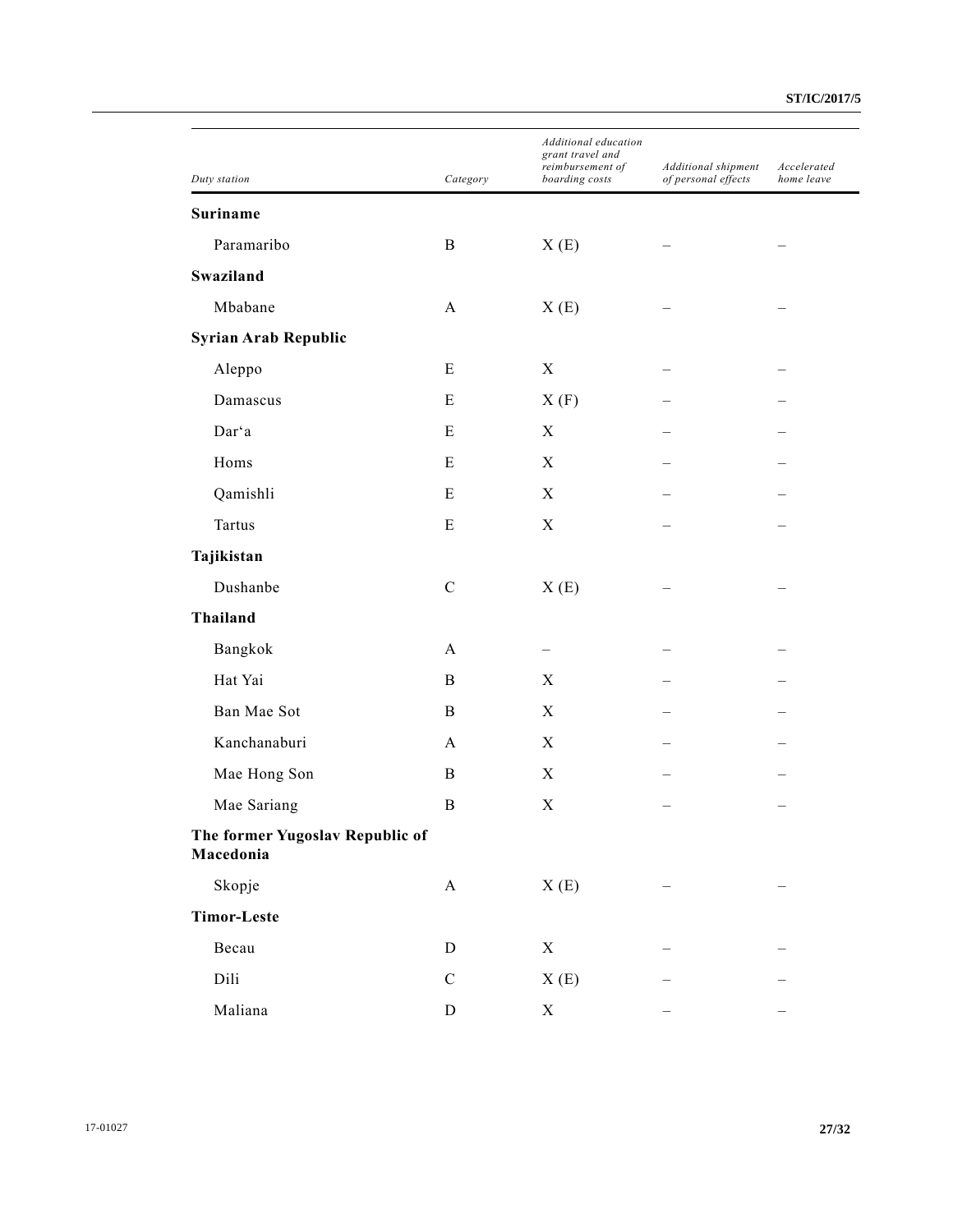| Duty station               | Category     | Additional education<br>grant travel and<br>$reimbursement$ $of$<br>boarding costs | Additional shipment<br>of personal effects | Accelerated<br>home leave |
|----------------------------|--------------|------------------------------------------------------------------------------------|--------------------------------------------|---------------------------|
| Oecussi                    | $\mathbf D$  | X                                                                                  |                                            |                           |
| Same                       | D            | X                                                                                  |                                            |                           |
| Suai                       | $\mathbf D$  | $\mathbf X$                                                                        |                                            |                           |
| <b>Togo</b>                |              |                                                                                    |                                            |                           |
| Lomé                       | $\mathbf B$  |                                                                                    |                                            |                           |
|                            |              |                                                                                    |                                            |                           |
| Tonga<br>Nuku Alofa        | $\, {\bf B}$ |                                                                                    |                                            |                           |
|                            |              | X(E)                                                                               |                                            |                           |
| <b>Trinidad and Tobago</b> |              |                                                                                    |                                            |                           |
| Port of Spain              | $\mathbf{A}$ | X(E)                                                                               |                                            |                           |
| Tunisia                    |              |                                                                                    |                                            |                           |
| Tunis                      | A            |                                                                                    |                                            |                           |
| Zarzis                     | $\mathbf{A}$ | X(F)                                                                               |                                            |                           |
| <b>Turkey</b>              |              |                                                                                    |                                            |                           |
| Ankara                     | A            |                                                                                    |                                            |                           |
| Gaziantep                  | $\, {\bf B}$ | X                                                                                  |                                            |                           |
| Istanbul                   | $\mathbf{A}$ |                                                                                    |                                            |                           |
| Izmir                      | $\mathbf{A}$ | X(E)                                                                               |                                            |                           |
| Mersin                     | A            | X                                                                                  |                                            |                           |
| Van                        | $\mathbf C$  | $\mathbf X$                                                                        |                                            |                           |
| Turkmenistan               |              |                                                                                    |                                            |                           |
| Ashgabad                   | ${\rm D}$    | X(E)                                                                               | $\mathbf X$                                | $\mathbf X$               |
| Uganda                     |              |                                                                                    |                                            |                           |
| Adjumani                   | $\mathbf E$  | $\mathbf X$                                                                        |                                            |                           |
| Arua                       | $\mathbf C$  | $\mathbf X$                                                                        |                                            |                           |
| Bundibugyo                 | ${\rm D}$    | $\mathbf X$                                                                        |                                            |                           |
| Gulu                       | ${\bf C}$    | $\mathbf X$                                                                        |                                            |                           |
| Hoima                      | ${\bf E}$    | $\mathbf X$                                                                        |                                            |                           |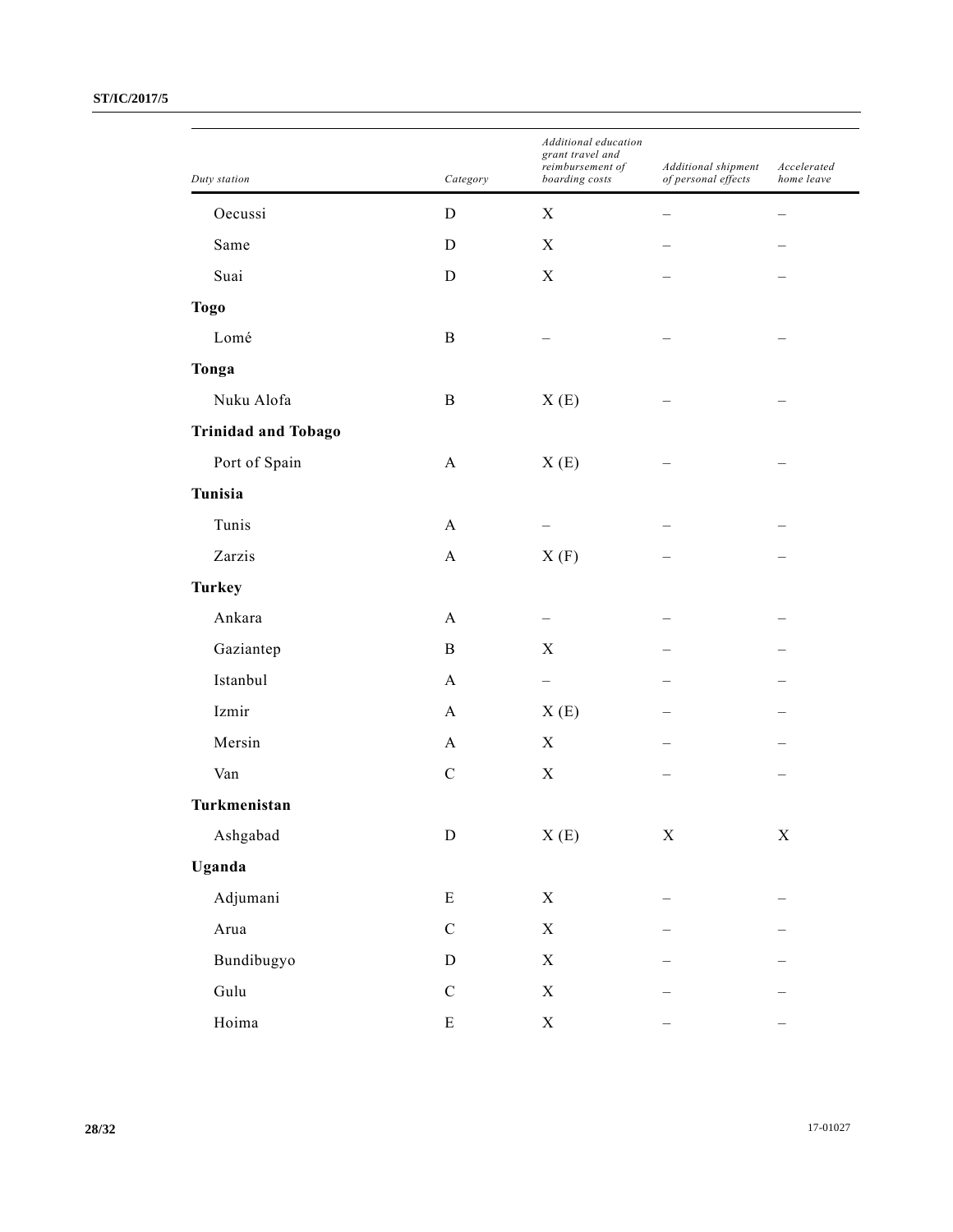| Duty station   | Category     | Additional education<br>grant travel and<br>reimbursement of<br>boarding costs | Additional shipment<br>of personal effects | Accelerated<br>home leave |
|----------------|--------------|--------------------------------------------------------------------------------|--------------------------------------------|---------------------------|
| Kaabong        | E            | $\mathbf X$                                                                    |                                            |                           |
| Kampala        | $\, {\bf B}$ | X(E)                                                                           |                                            |                           |
| Kiryandongo    | $\mathbf D$  | $\mathbf X$                                                                    |                                            |                           |
| Kisoro         | D            | X                                                                              |                                            |                           |
| Kitgum         | D            | $\mathbf X$                                                                    |                                            |                           |
| Kotido         | ${\bf E}$    | $\mathbf X$                                                                    |                                            |                           |
| Kyaka II       | ${\bf E}$    | X                                                                              |                                            |                           |
| Kyangwali      | D            | $\mathbf X$                                                                    |                                            |                           |
| Lira           | $\mathbf D$  | $\mathbf X$                                                                    |                                            |                           |
| Mbarara        | $\mathbf C$  | X                                                                              |                                            |                           |
| Moroto         | E            | $\mathbf X$                                                                    |                                            |                           |
| Nakivale       | ${\bf E}$    | $\mathbf X$                                                                    |                                            |                           |
| Pader          | ${\bf E}$    | X                                                                              |                                            |                           |
| Rwamwanja      | ${\bf E}$    | $\mathbf X$                                                                    |                                            |                           |
| Soroti         | $\mathbf C$  | $\mathbf X$                                                                    |                                            |                           |
| Ukraine        |              |                                                                                |                                            |                           |
| Dnipropetrovsk | A            | $\mathbf X$                                                                    |                                            |                           |
| Donetsk        | $\mathbf D$  | $\mathbf X$                                                                    |                                            |                           |
| Kharkiv        | A            | $\mathbf X$                                                                    |                                            |                           |
| Kherson        | A            | $\mathbf X$                                                                    |                                            |                           |
| Kramatorsk     | ${\bf C}$    | $\mathbf X$                                                                    |                                            |                           |
| Kyiv           | $\mathbf A$  | $\overline{\phantom{0}}$                                                       |                                            |                           |
| Mariupol       | ${\bf C}$    | $\mathbf X$                                                                    |                                            |                           |
| Odessa         | $\mathbf{A}$ | $\mathbf X$                                                                    |                                            |                           |
| Severodonetsk  | ${\bf C}$    | $\mathbf X$                                                                    |                                            |                           |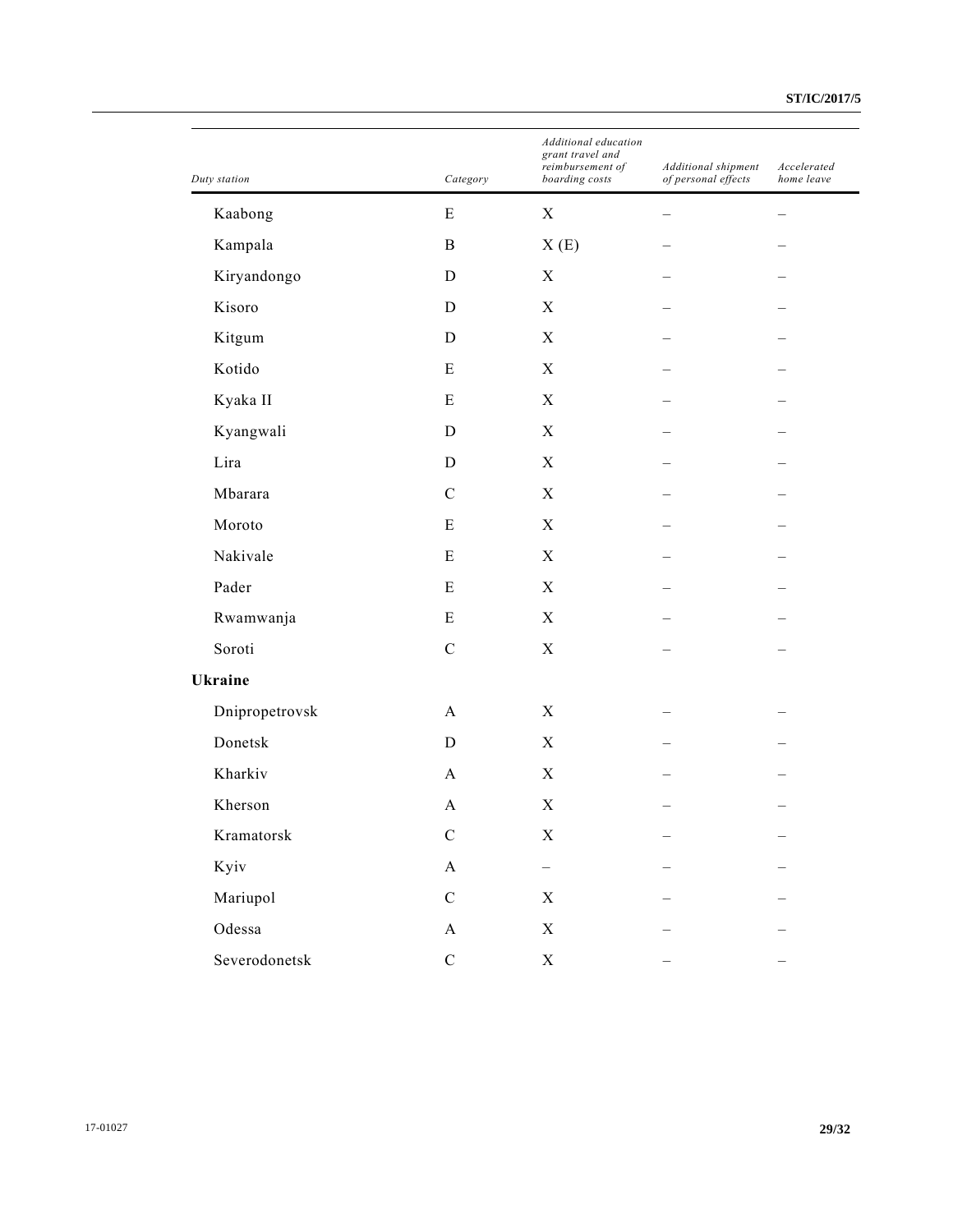|                                       |               | Additional education<br>grant travel and<br>reimbursement of | Additional shipment | Accelerated |
|---------------------------------------|---------------|--------------------------------------------------------------|---------------------|-------------|
| Duty station                          | Category      | boarding costs                                               | of personal effects | home leave  |
| <b>United Arab Emirates</b>           |               |                                                              |                     |             |
| Abu Dhabi                             | A             |                                                              |                     |             |
| Dubai                                 | A             |                                                              |                     |             |
| <b>United Republic of Tanzania</b>    |               |                                                              |                     |             |
| Arusha                                | B             | X(E)                                                         |                     |             |
| Dar es Salaam                         | B             | X(E)                                                         |                     |             |
| Kasulu                                | E             | X                                                            |                     |             |
| Kibondo                               | D             | X                                                            |                     |             |
| Kigoma                                | E             | $\boldsymbol{X}$                                             |                     |             |
| Moshi                                 | $\mathcal{C}$ | X(E)                                                         |                     |             |
| Mpanda                                | Ε             | X                                                            |                     |             |
| Tabora                                | $\mathcal{C}$ | $\boldsymbol{X}$                                             |                     |             |
| Zanzibar                              | $\mathcal{C}$ | X                                                            |                     |             |
| Uruguay                               |               |                                                              |                     |             |
| Montevideo                            | A             |                                                              |                     |             |
| <b>Uzbekistan</b>                     |               |                                                              |                     |             |
| Tashkent                              | B             | X(E)                                                         |                     |             |
| Vanuatu                               |               |                                                              |                     |             |
| Port Vila                             | $\bf{B}$      | X(F)                                                         |                     |             |
| Venezuela (Bolivarian Republic<br>of) |               |                                                              |                     |             |
| Caracas                               | $\, {\bf B}$  |                                                              |                     |             |
| Guasdualito                           | ${\bf C}$     | $\boldsymbol{\mathrm{X}}$                                    |                     |             |
| Maracaibo                             | $\, {\bf B}$  | X(E)                                                         |                     |             |
| San Cristobal                         | $\, {\bf B}$  | $\mathbf X$                                                  |                     |             |
| <b>Viet Nam</b>                       |               |                                                              |                     |             |
| Hanoi                                 | $\mathbf{A}$  |                                                              |                     |             |
| Ho Chi Minh City                      | $\mathbf A$   |                                                              |                     |             |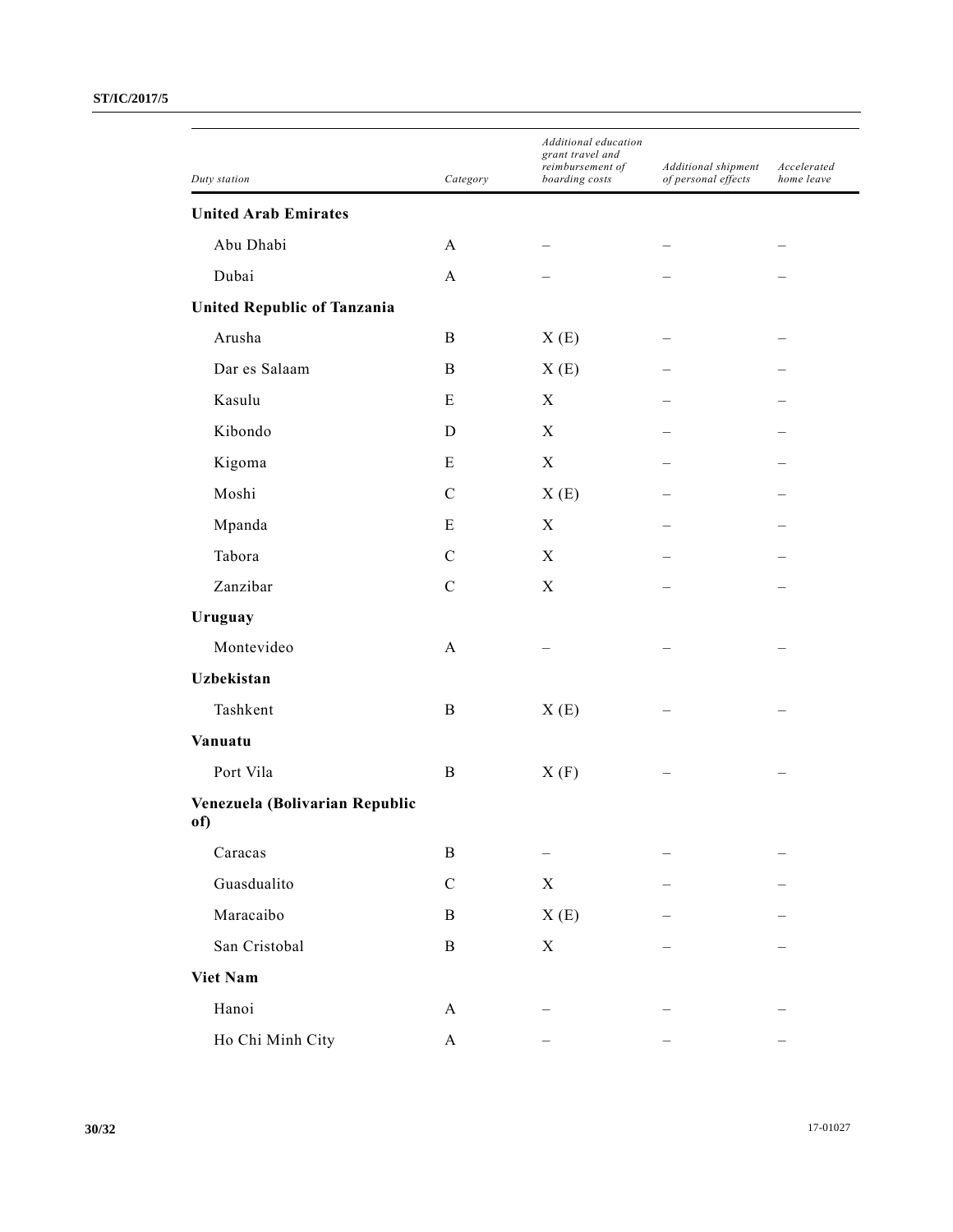|                  |              | Additional education<br>grant travel and |                                            | Accelerated |
|------------------|--------------|------------------------------------------|--------------------------------------------|-------------|
| Duty station     | Category     | reimbursement of<br>boarding costs       | Additional shipment<br>of personal effects | home leave  |
| <b>West Bank</b> |              |                                          |                                            |             |
| East Jerusalem   | $\, {\bf B}$ |                                          |                                            |             |
| Ramallah         | $\, {\bf B}$ | X(E)                                     |                                            |             |
| Western Sahara   |              |                                          |                                            |             |
| Laayoune         | ${\bf C}$    | $\mathbf X$                              |                                            |             |
| Yemen            |              |                                          |                                            |             |
| Aden             | ${\bf E}$    | $\mathbf X$                              |                                            |             |
| Ahwar            | ${\bf E}$    | $\mathbf X$                              |                                            |             |
| Amran            | E            | $\mathbf X$                              |                                            |             |
| Haradh           | E            | $\mathbf X$                              |                                            |             |
| Hodeidah         | ${\bf E}$    | $\mathbf X$                              |                                            |             |
| Kharaz           | E            | X                                        |                                            |             |
| Maifaa           | ${\bf E}$    | $\mathbf X$                              |                                            |             |
| Sa'ada           | E            | $\mathbf X$                              |                                            |             |
| Sana'a           | ${\bf E}$    | $\mathbf X$                              |                                            |             |
| Seiyun           | ${\bf E}$    | $\mathbf X$                              |                                            |             |
| Zambia           |              |                                          |                                            |             |
| Kaoma            | D            | $\mathbf X$                              |                                            |             |
| Lusaka           | $\mathbf{A}$ | X(E)                                     |                                            |             |
| Solwezi          | D            | $\mathbf X$                              |                                            |             |
| Zimbabwe         |              |                                          |                                            |             |
| Harare           | $\mathbf C$  |                                          |                                            |             |

*Abbreviations*: A, Arabic; E, English; F, French; S, Spanish.